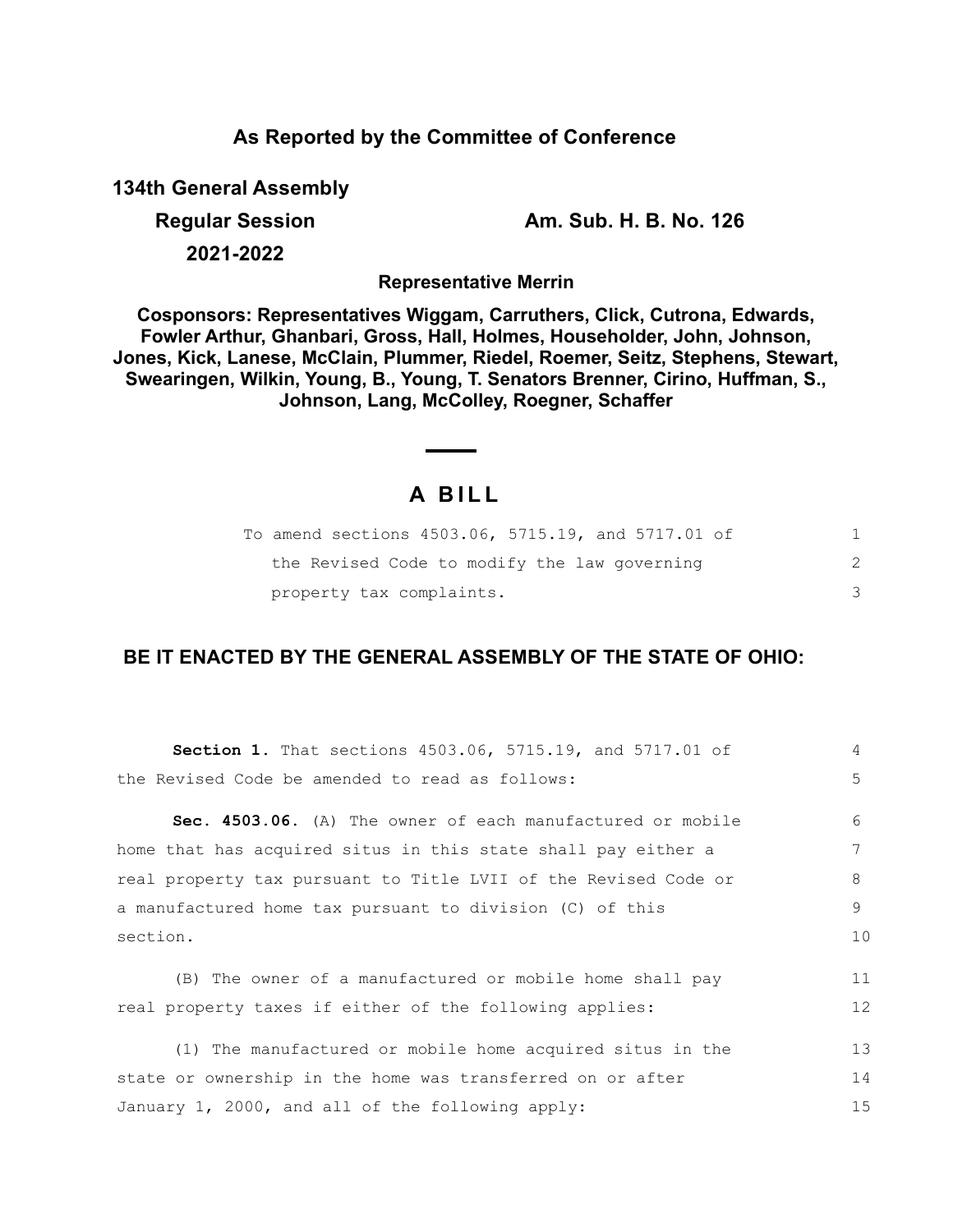#### **Am. Sub. H. B. No. 126 Page 2 Page 2 Page 2 Page 2 Page 2 As Reported by the Committee of Conference**

has inactivated the certificate.

(a) The home is affixed to a permanent foundation as defined in division (C)(5) of section 3781.06 of the Revised Code. (b) The home is located on land that is owned by the owner of the home. (c) The certificate of title has been inactivated by the clerk of the court of common pleas that issued it, pursuant to division (H) of section 4505.11 of the Revised Code. (2) The manufactured or mobile home acquired situs in the state or ownership in the home was transferred before January 1, 2000, and all of the following apply: (a) The home is affixed to a permanent foundation as defined in division (C)(5) of section 3781.06 of the Revised Code. (b) The home is located on land that is owned by the owner of the home. (c) The owner of the home has elected to have the home taxed as real property and, pursuant to section 4505.11 of the Revised Code, has surrendered the certificate of title to the auditor of the county containing the taxing district in which the home has its situs, together with proof that all taxes have been paid. (d) The county auditor has placed the home on the real property tax list and delivered the certificate of title to the clerk of the court of common pleas that issued it and the clerk 16 17 18 19 20 21 22 23  $24$ 25 26 27 28 29 30 31 32 33 34 35 36 37 38 39 40

(C)(1) Any mobile or manufactured home that is not taxed as real property as provided in division (B) of this section is 42 43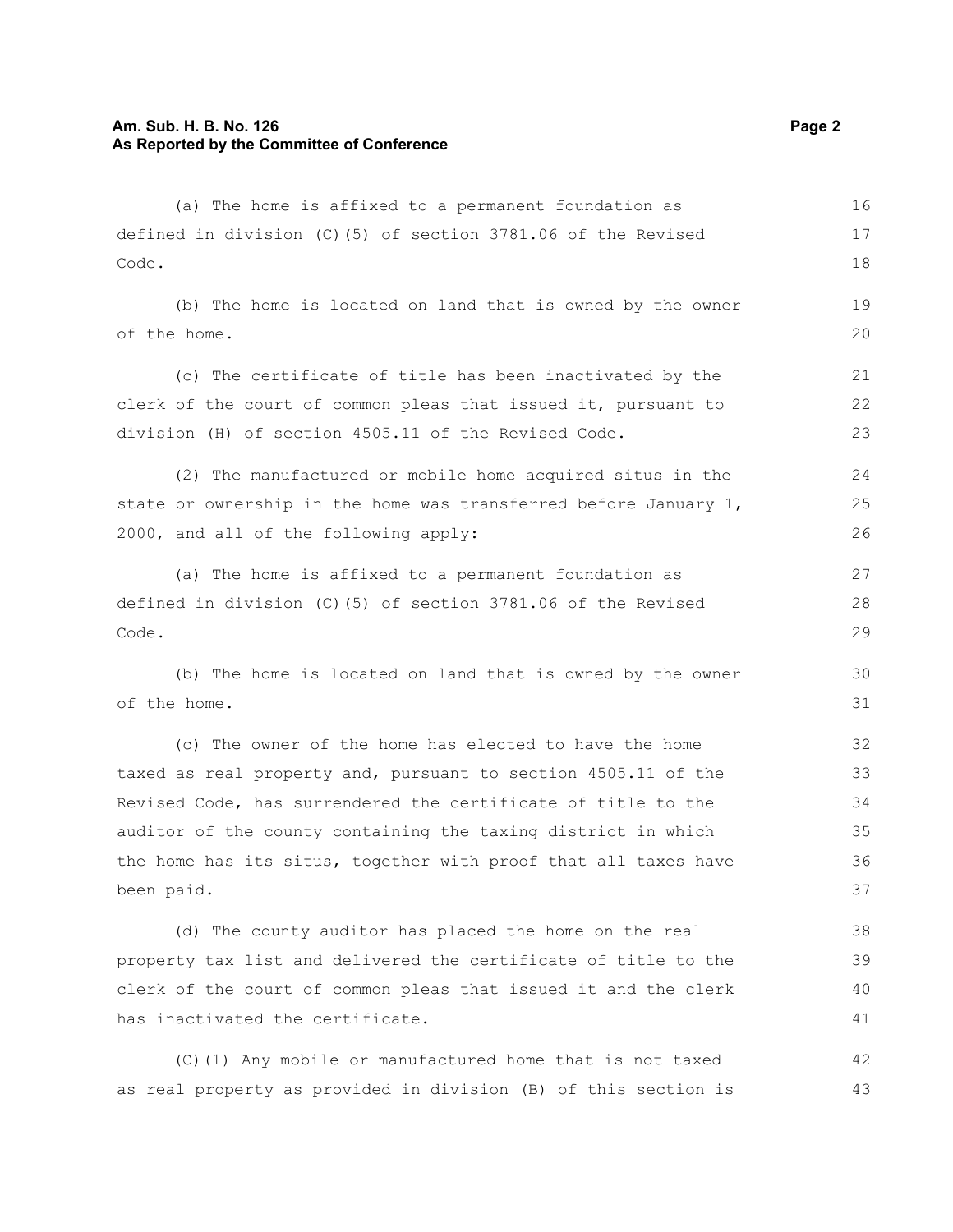#### **Am. Sub. H. B. No. 126 Page 3 As Reported by the Committee of Conference**

subject to an annual manufactured home tax, payable by the owner, for locating the home in this state. The tax as levied in this section is for the purpose of supplementing the general revenue funds of the local subdivisions in which the home has its situs pursuant to this section. 44 45 46 47 48

(2) The year for which the manufactured home tax is levied commences on the first day of January and ends on the following thirty-first day of December. The state shall have the first lien on any manufactured or mobile home on the list for the amount of taxes, penalties, and interest charged against the owner of the home under this section. The lien of the state for the tax for a year shall attach on the first day of January to a home that has acquired situs on that date. The lien for a home that has not acquired situs on the first day of January, but that acquires situs during the year, shall attach on the next first day of January. The lien shall continue until the tax, including any penalty or interest, is paid. 51 52 53 54 55 56 57

(3)(a) The situs of a manufactured or mobile home located in this state on the first day of January is the local taxing district in which the home is located on that date. 61 62 63

(b) The situs of a manufactured or mobile home not located in this state on the first day of January, but located in this state subsequent to that date, is the local taxing district in which the home is located thirty days after it is acquired or first enters this state. 64 65 66 67 68

(4) The tax is collected by and paid to the county treasurer of the county containing the taxing district in which the home has its situs.

(D) The manufactured home tax shall be computed and

49 50

58 59 60

69 70 71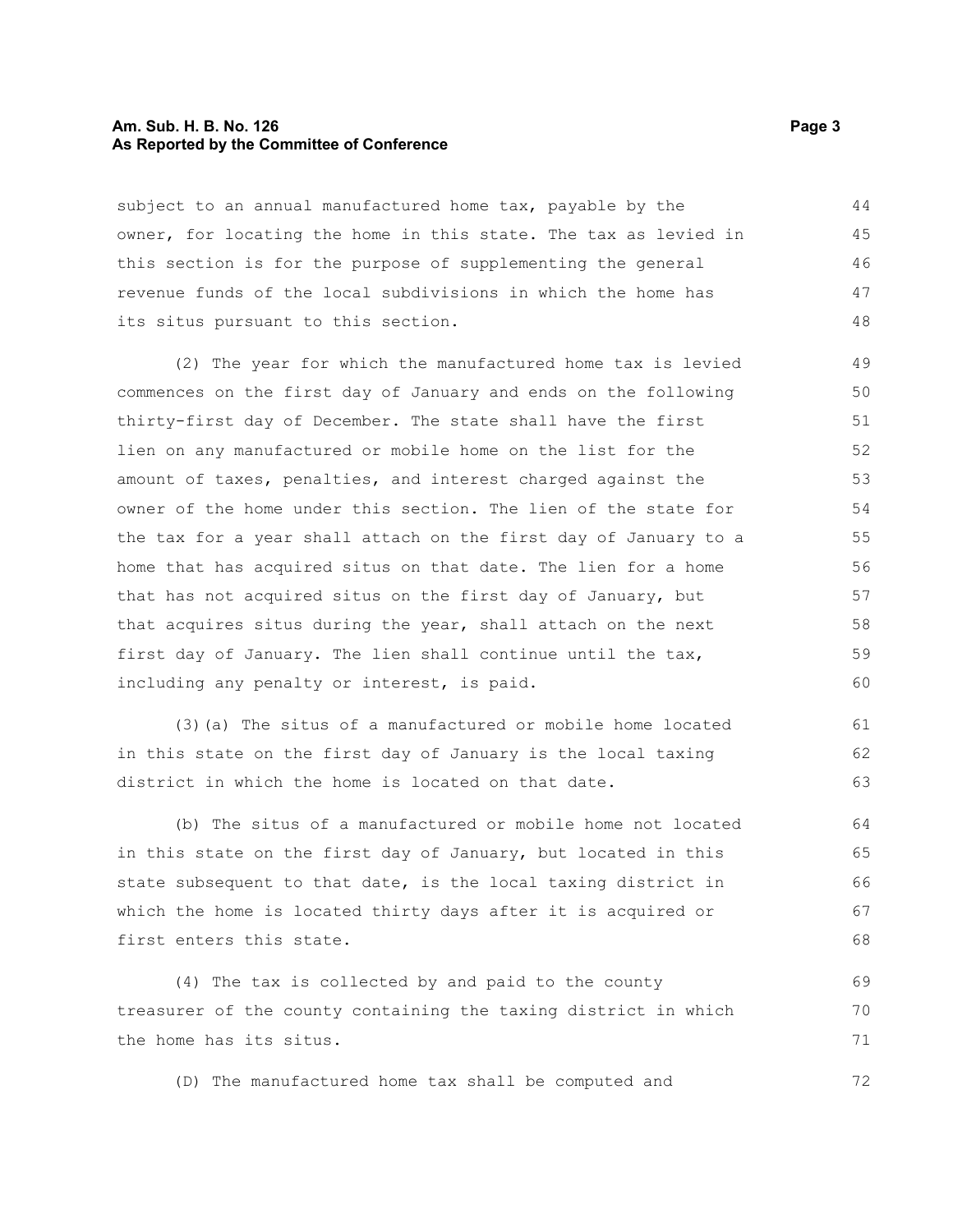## **Am. Sub. H. B. No. 126 Page 4 As Reported by the Committee of Conference**

| assessed by the county auditor of the county containing the      | 73 |
|------------------------------------------------------------------|----|
| taxing district in which the home has its situs as follows:      | 74 |
| (1) On a home that acquired situs in this state prior to         | 75 |
| January 1, 2000:                                                 | 76 |
| (a) By multiplying the assessable value of the home by the       | 77 |
| tax rate of the taxing district in which the home has its situs, | 78 |
| and deducting from the product thus obtained any reduction       | 79 |
| authorized under section 4503.065 of the Revised Code. The tax   | 80 |
| levied under this formula shall not be less than thirty-six      | 81 |
| dollars, unless the home qualifies for a reduction in assessable | 82 |
| value under section 4503.065 of the Revised Code, in which case  | 83 |
| there shall be no minimum tax and the tax shall be the amount    | 84 |
| calculated under this division.                                  | 85 |
| (b) The assessable value of the home shall be forty per          | 86 |
| cent of the amount arrived at by the following computation:      | 87 |
| (i) If the cost to the owner, or market value at time of         | 88 |
| purchase, whichever is greater, of the home includes the         | 89 |
| furnishings and equipment, such cost or market value shall be    | 90 |
| multiplied according to the following schedule:                  | 91 |
|                                                                  |    |
|                                                                  |    |

1 2 3

92

A For the first calendar year in which the home is owned by the current owner x 80% B 2nd calendar year 35%  $C$  3rd "  $X$  70%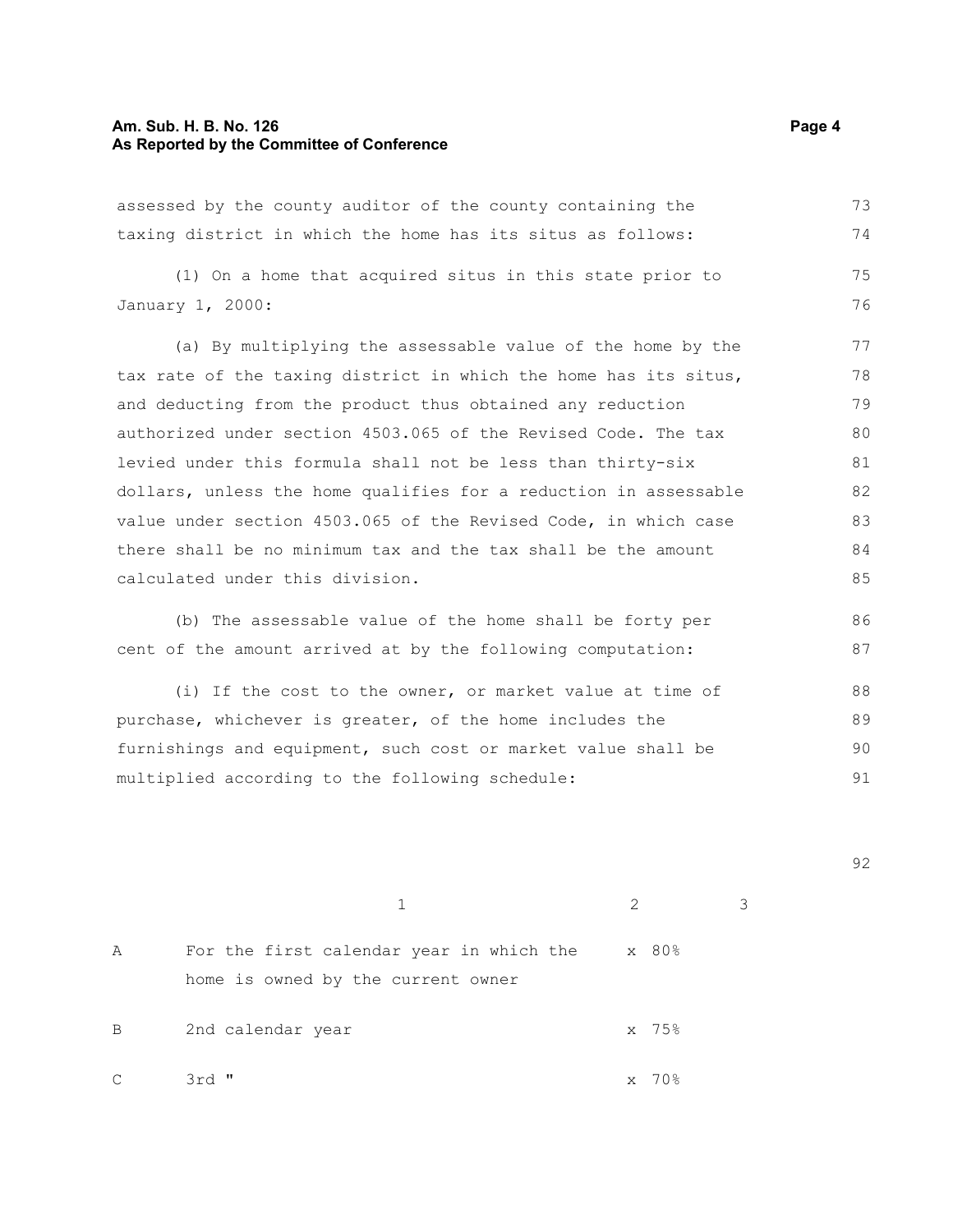| $\mathbb D$                 | $4th$ "                       | x 65% |
|-----------------------------|-------------------------------|-------|
| $\mathop{}\!\textnormal{E}$ | 5th "                         | x 60% |
| $\mathbf F$                 | 6th "                         | x 55% |
| G                           | 7th "                         | x 50% |
| Η                           | 8th "                         | x 45% |
| $\mathbf I$                 | 9th "                         | x 40% |
| J                           | 10th and each year thereafter | x 35% |

The first calendar year means any period between the first day of January and the thirty-first day of December of the first year. 93 94 95

(ii) If the cost to the owner, or market value at the time of purchase, whichever is greater, of the home does not include the furnishings and equipment, such cost or market value shall be multiplied according to the following schedule: 96 97 98 99

1 2 3

| Α  | For the first calendar year in which the |   | x 95% |
|----|------------------------------------------|---|-------|
|    | home is owned by the current owner       |   |       |
| В  | 2nd calendar year                        | X | -90%  |
| C. | 3rd "                                    | X | 85%   |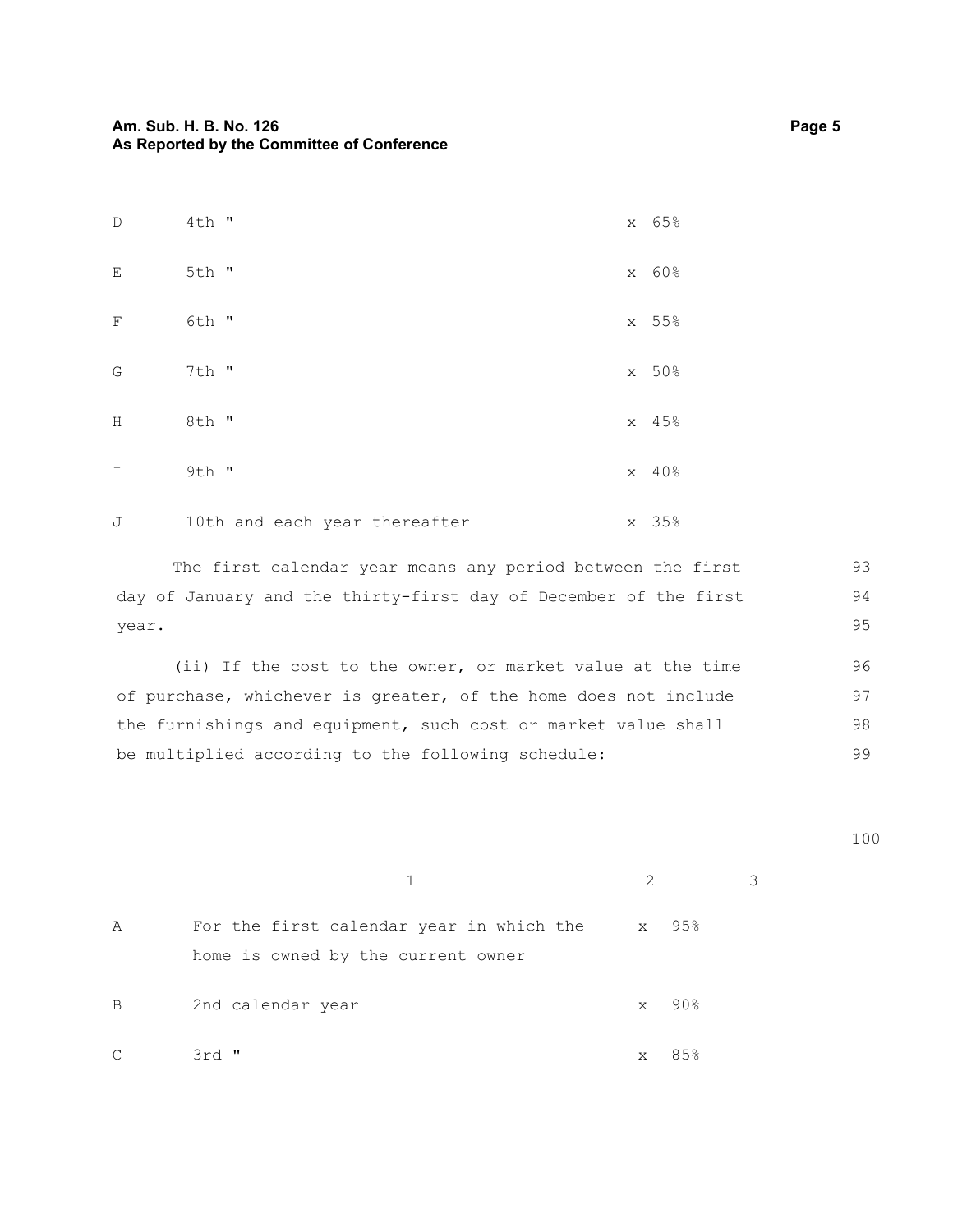| $\mathbb D$ | $4th$ "                       | X | 80% |
|-------------|-------------------------------|---|-----|
| Ε           | 5th "                         | X | 75% |
| $\mathbf F$ | 6th "                         | X | 70% |
| G           | 7th "                         | X | 65% |
| Η           | 8th "                         | X | 60% |
| $\mathbf I$ | $9th$ "                       | X | 55% |
| J           | 10th and each year thereafter | X | 50% |

The first calendar year means any period between the first day of January and the thirty-first day of December of the first year. 101 102 103

(2) On a home in which ownership was transferred or that first acquired situs in this state on or after January 1, 2000: 104 105

(a) By multiplying the assessable value of the home by the effective tax rate, as defined in section 323.08 of the Revised Code, for residential real property of the taxing district in which the home has its situs, and deducting from the product thus obtained the reductions required or authorized under section 319.302, division (B) of section 323.152, or section 4503.065 of the Revised Code. 106 107 108 109 110 111 112

(b) The assessable value of the home shall be thirty-five per cent of its true value as determined under division (L) of this section. 113 114 115

(3) On or before the fifteenth day of January each year, the county auditor shall record the assessable value and the 116 117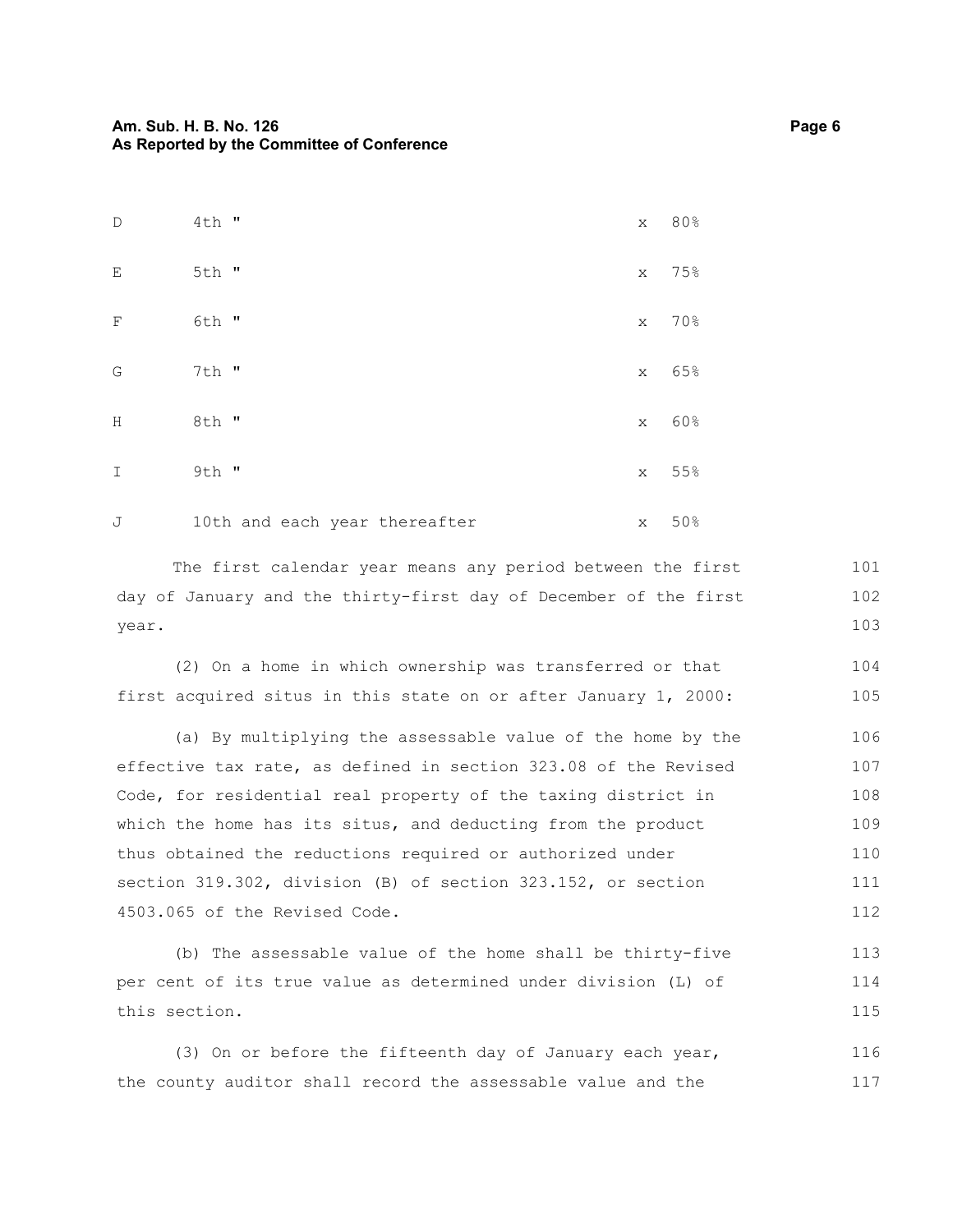#### **Am. Sub. H. B. No. 126 Page 7 Page 7 Page 7 Page 7 Page 7 As Reported by the Committee of Conference**

amount of tax on the manufactured or mobile home on the tax list and deliver a duplicate of the list to the county treasurer. In the case of an emergency as defined in section 323.17 of the Revised Code, the tax commissioner, by journal entry, may extend the times for delivery of the duplicate for an additional fifteen days upon receiving a written application from the county auditor regarding an extension for the delivery of the duplicate, or from the county treasurer regarding an extension of the time for the billing and collection of taxes. The application shall contain a statement describing the emergency that will cause the unavoidable delay and must be received by the tax commissioner on or before the last day of the month preceding the day delivery of the duplicate is otherwise required. When an extension is granted for delivery of the duplicate, the time period for payment of taxes shall be extended for a like period of time. When a delay in the closing of a tax collection period becomes unavoidable, the tax commissioner, upon application by the county auditor and county treasurer, may order the time for payment of taxes to be extended if the tax commissioner determines that penalties have accrued or would otherwise accrue for reasons beyond the control of the taxpayers of the county. The order shall prescribe the final extended date for payment of taxes for that collection period. 118 119 120 121 122 123 124 125 126 127 128 129 130 131 132 133 134 135 136 137 138 139 140 141

(4) After January 1, 1999, the owner of a manufactured or mobile home taxed pursuant to division (D)(1) of this section may elect to have the home taxed pursuant to division (D)(2) of this section by filing a written request with the county auditor of the taxing district in which the home is located on or before the first day of December of any year. Upon the filing of the request, the county auditor shall determine whether all taxes 142 143 144 145 146 147 148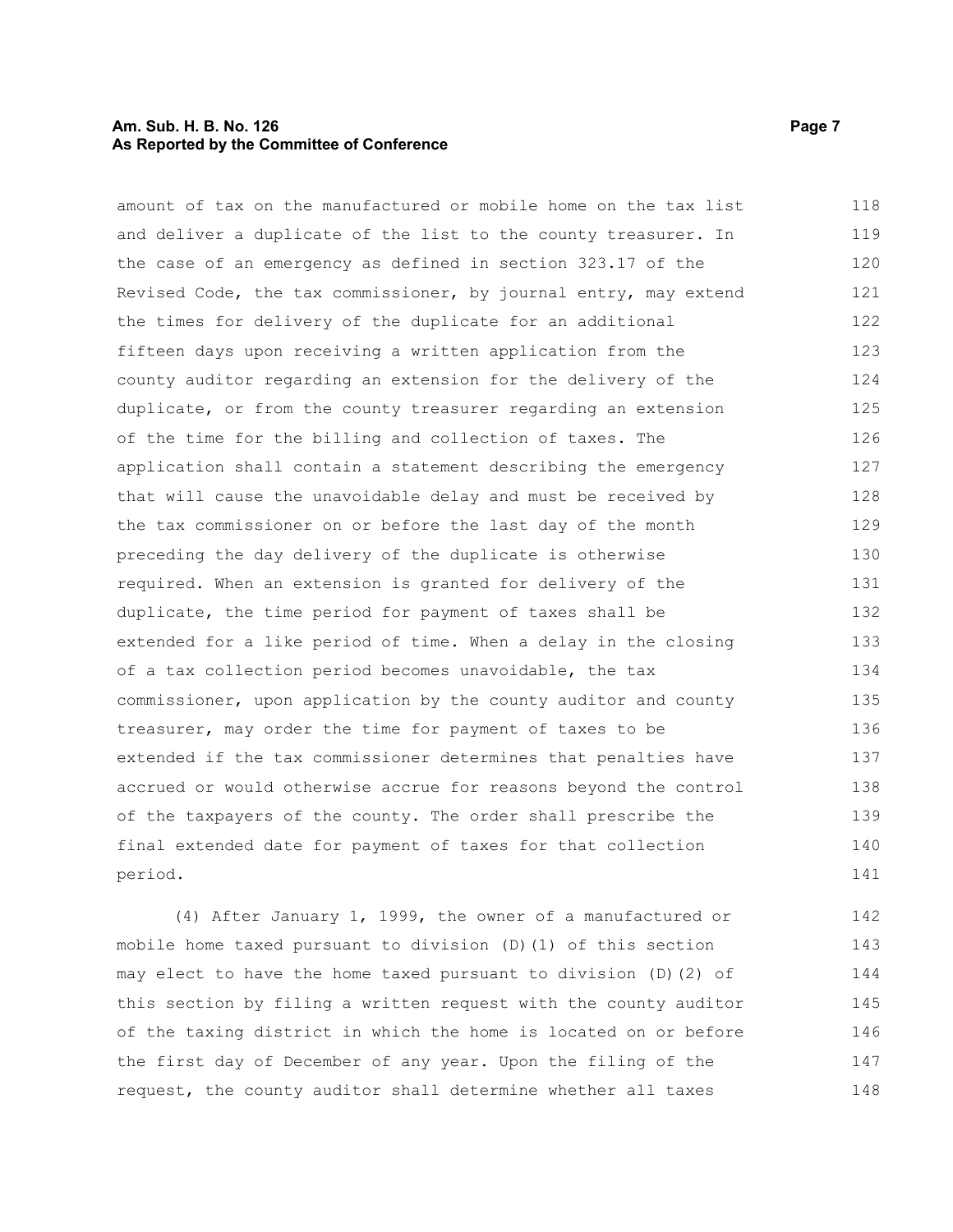#### **Am. Sub. H. B. No. 126 Page 8 As Reported by the Committee of Conference**

levied under division (D)(1) of this section have been paid, and if those taxes have been paid, the county auditor shall tax the manufactured or mobile home pursuant to division (D)(2) of this section commencing in the next tax year. 149 150 151 152

(5) A manufactured or mobile home that acquired situs in this state prior to January 1, 2000, shall be taxed pursuant to division (D)(2) of this section if no manufactured home tax had been paid for the home and the home was not exempted from taxation pursuant to division (E) of this section for the year for which the taxes were not paid.

(6)(a) Immediately upon receipt of any manufactured home tax duplicate from the county auditor, but not less than twenty days prior to the last date on which the first one-half taxes may be paid without penalty as prescribed in division (F) of this section, the county treasurer shall cause to be prepared and mailed or delivered to each person charged on that duplicate with taxes, or to an agent designated by such person, the tax bill prescribed by the tax commissioner under division (D)(7) of this section. When taxes are paid by installments, the county treasurer shall mail or deliver to each person charged on such duplicate or the agent designated by that person a second tax bill showing the amount due at the time of the second tax collection. The second half tax bill shall be mailed or delivered at least twenty days prior to the close of the second half tax collection period. A change in the mailing address of any tax bill shall be made in writing to the county treasurer. Failure to receive a bill required by this section does not excuse failure or delay to pay any taxes shown on the bill or, except as provided in division (B)(1) of section 5715.39 of the Revised Code, avoid any penalty, interest, or charge for such delay. 159 160 161 162 163 164 165 166 167 168 169 170 171 172 173 174 175 176 177 178 179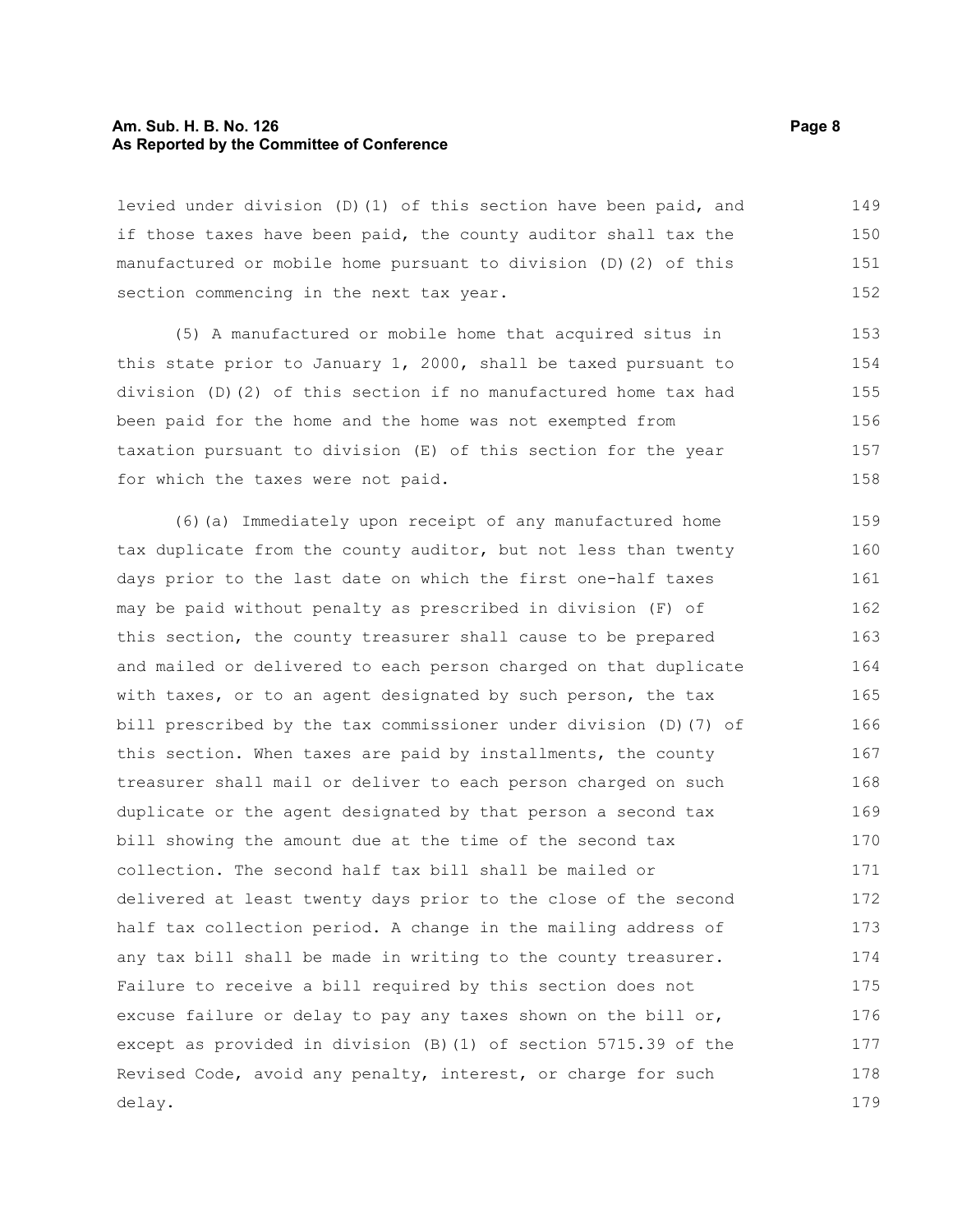#### **Am. Sub. H. B. No. 126 Page 9 As Reported by the Committee of Conference**

(b) After delivery of the copy of the delinquent manufactured home tax list under division (H) of this section, the county treasurer may prepare and mail to each person in whose name a home is listed an additional tax bill showing the total amount of delinquent taxes charged against the home as shown on the list. The tax bill shall include a notice that the interest charge prescribed by division (G) of this section has begun to accrue. 180 181 182 183 184 185 186 187

(7) Each tax bill prepared and mailed or delivered under division (D)(6) of this section shall be in the form and contain the information required by the tax commissioner. The commissioner may prescribe different forms for each county and may authorize the county auditor to make up tax bills and tax receipts to be used by the county treasurer. The tax bill shall not contain or be mailed or delivered with any information or material that is not required by this section or that is not authorized by section 321.45 of the Revised Code or by the tax commissioner. In addition to the information required by the commissioner, each tax bill shall contain the following information: 188 189 190 191 192 193 194 195 196 197 198 199

(a) The taxes levied and the taxes charged and payable against the manufactured or mobile home;

(b) The following notice: "Notice: If the taxes are not paid within sixty days after the county auditor delivers the delinquent manufactured home tax list to the county treasurer, you and your home may be subject to collection proceedings for tax delinquency." Failure to provide such notice has no effect upon the validity of any tax judgment to which a home may be subjected. 202 203 204 205 206 207 208

(c) In the case of manufactured or mobile homes taxed

209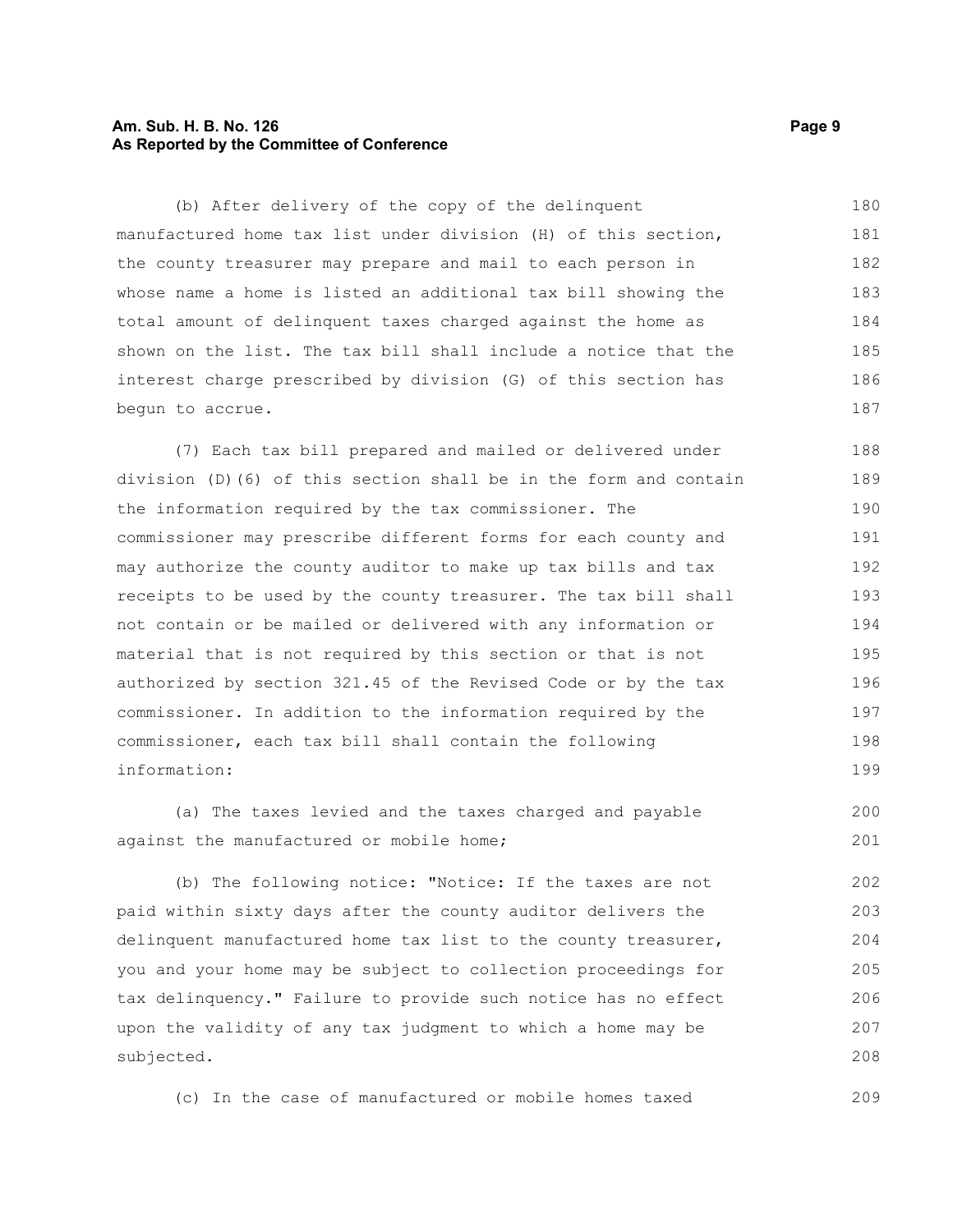#### **Am. Sub. H. B. No. 126 Page 10 As Reported by the Committee of Conference**

under division (D)(2) of this section, the following additional information: (i) The effective tax rate. The words "effective tax rate" shall appear in boldface type. (ii) The following notice: "Notice: If the taxes charged against this home have been reduced by the 2-1/2 per cent tax reduction for residences occupied by the owner but the home is not a residence occupied by the owner, the owner must notify the county auditor's office not later than March 31 of the year for which the taxes are due. Failure to do so may result in the owner being convicted of a fourth degree misdemeanor, which is punishable by imprisonment up to 30 days, a fine up to \$250, or both, and in the owner having to repay the amount by which the taxes were erroneously or illegally reduced, plus any interest that may apply. 210 211 212 213 214 215 216 217 218 219 220 221 222 223 224

If the taxes charged against this home have not been reduced by the 2-1/2 per cent tax reduction and the home is a residence occupied by the owner, the home may qualify for the tax reduction. To obtain an application for the tax reduction or further information, the owner may contact the county auditor's office at \_\_\_\_\_\_\_\_\_\_ (insert the address and telephone number of the county auditor's office)." 225 226 227 228 229 230 231

(E)(1) A manufactured or mobile home is not subject to this section when any of the following applies: 232 233

(a) It is taxable as personal property pursuant to section 5709.01 of the Revised Code. Any manufactured or mobile home that is used as a residence shall be subject to this section and shall not be taxable as personal property pursuant to section 5709.01 of the Revised Code. 234 235 236 237 238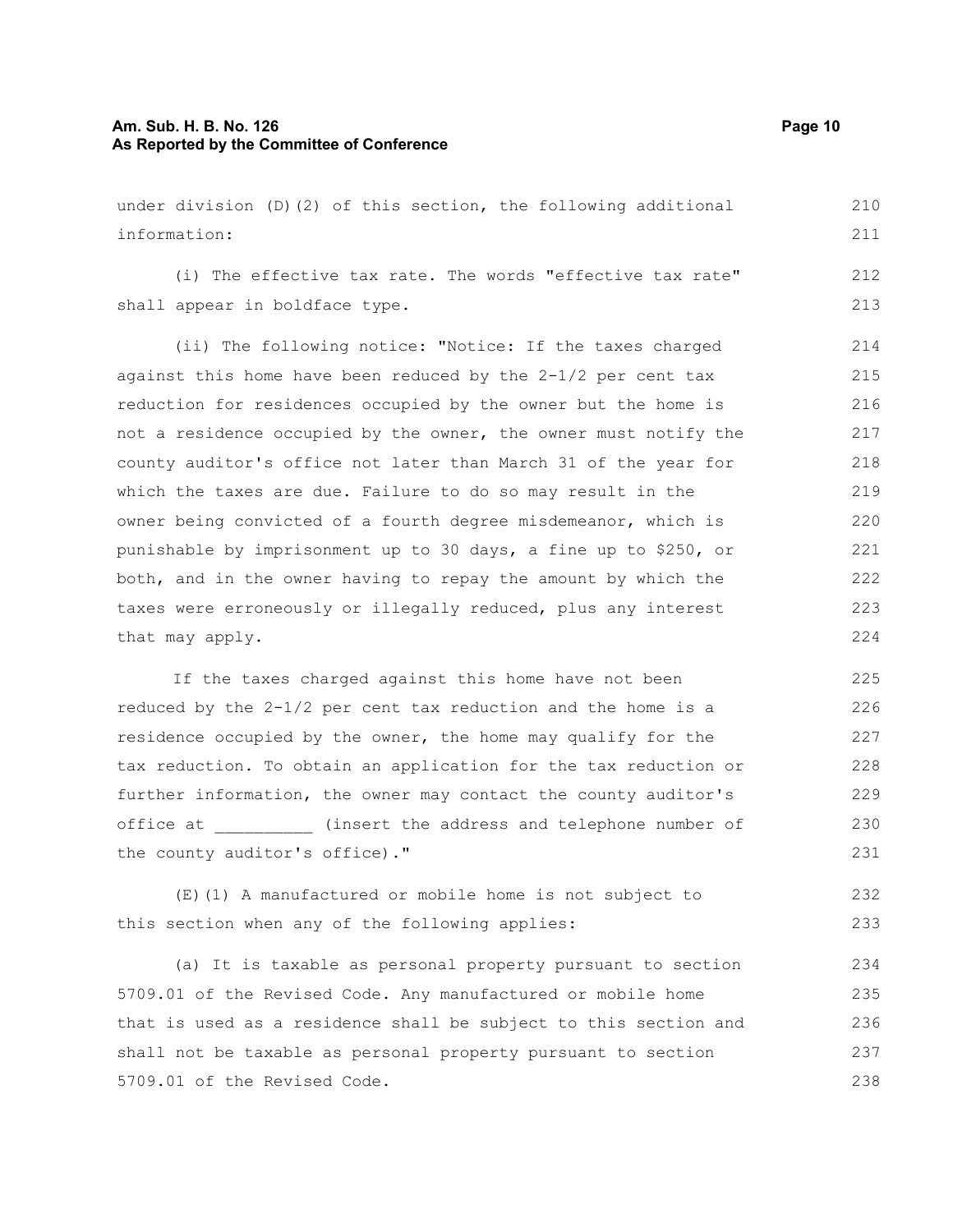#### **Am. Sub. H. B. No. 126 Page 11 As Reported by the Committee of Conference**

(b) It bears a license plate issued by any state other than this state unless the home is in this state in excess of an accumulative period of thirty days in any calendar year. 239 240 241

(c) The annual tax has been paid on the home in this state for the current year. 242 243

(d) The tax commissioner has determined, pursuant to section 5715.27 of the Revised Code, that the property is exempt from taxation, or would be exempt from taxation under Chapter 5709. of the Revised Code if it were classified as real property. 244 245 246 247 248

(2) A travel trailer or park trailer, as these terms are defined in section 4501.01 of the Revised Code, is not subject to this section if it is unused or unoccupied and stored at the owner's normal place of residence or at a recognized storage facility.

(3) A travel trailer or park trailer, as these terms are defined in section 4501.01 of the Revised Code, is subject to this section and shall be taxed as a manufactured or mobile home if it has a situs longer than thirty days in one location and is connected to existing utilities, unless either of the following applies: 254 255 256 257 258 259

(a) The situs is in a state facility or a camping or park area as defined in division  $(C)$ ,  $(Q)$ ,  $(S)$ , or  $(V)$  of section 3729.01 of the Revised Code. 260 261 262

(b) The situs is in a camping or park area that is a tract of land that has been limited to recreational use by deed or zoning restrictions and subdivided for sale of five or more individual lots for the express or implied purpose of occupancy by either self-contained recreational vehicles as defined in 263 264 265 266 267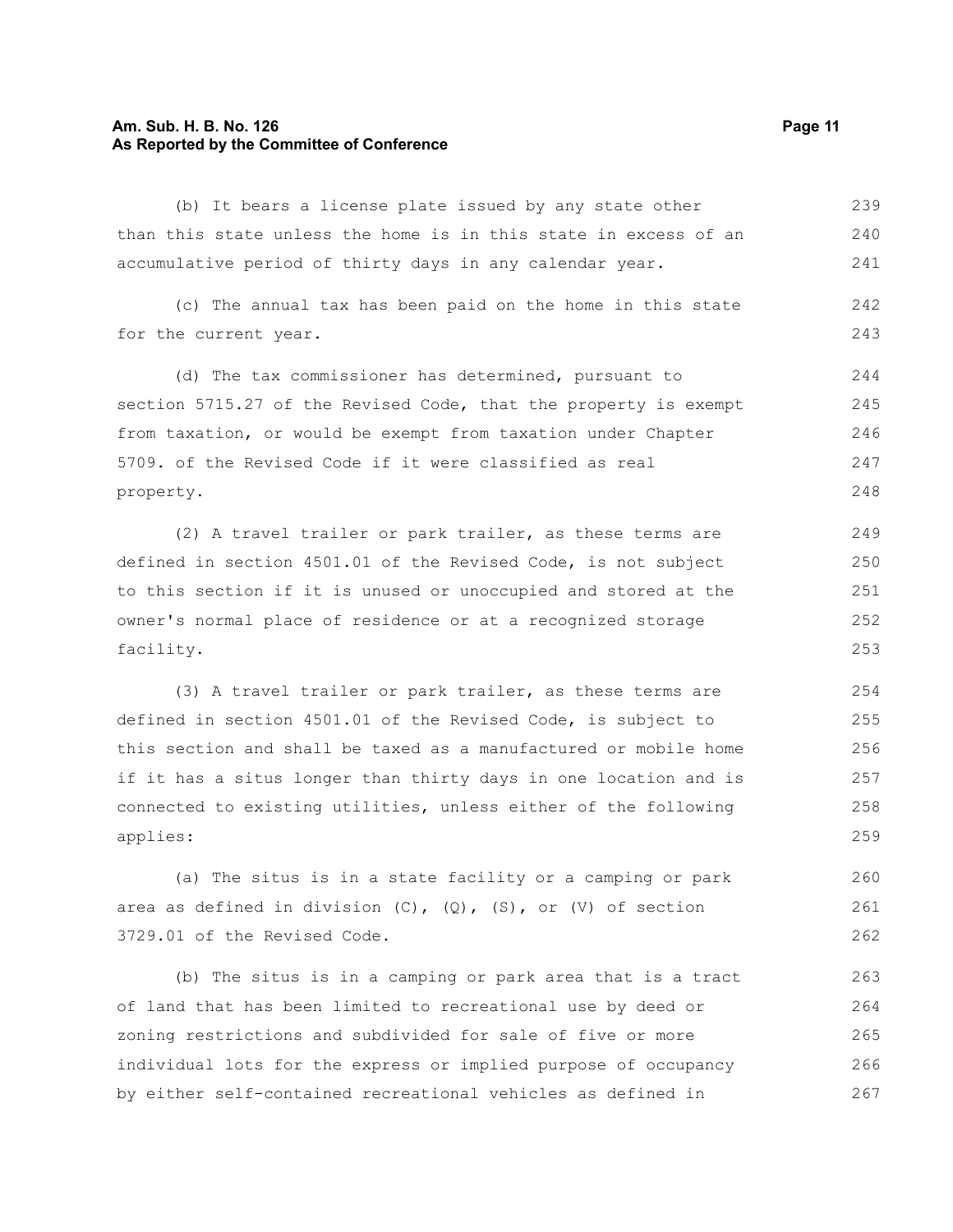#### **Am. Sub. H. B. No. 126 Page 12 As Reported by the Committee of Conference**

division (T) of section 3729.01 of the Revised Code or by dependent recreational vehicles as defined in division (D) of section 3729.01 of the Revised Code. 268 269 270

(F) Except as provided in division (D)(3) of this section, the manufactured home tax is due and payable as follows: 271 272

(1) When a manufactured or mobile home has a situs in this state, as provided in this section, on the first day of January, one-half of the amount of the tax is due and payable on or before the first day of March and the balance is due and payable on or before the thirty-first day of July. At the option of the owner of the home, the tax for the entire year may be paid in full on the first day of March. 273 274 275 276 277 278 279

(2) When a manufactured or mobile home first acquires a situs in this state after the first day of January, no tax is due and payable for that year.

(G)(1)(a) Except as otherwise provided in division (G)(1) (b) of this section, if one-half of the current taxes charged under this section against a manufactured or mobile home, together with the full amount of any delinquent taxes, are not paid on or before the first day of March in that year, or on or before the last day for such payment as extended pursuant to section 4503.063 of the Revised Code, a penalty of ten per cent shall be charged against the unpaid balance of such half of the current taxes. If the total amount of all such taxes is not paid on or before the thirty-first day of July, next thereafter, or on or before the last day for payment as extended pursuant to section 4503.063 of the Revised Code, a like penalty shall be charged on the balance of the total amount of the unpaid current taxes. 283 284 285 286 287 288 289 290 291 292 293 294 295 296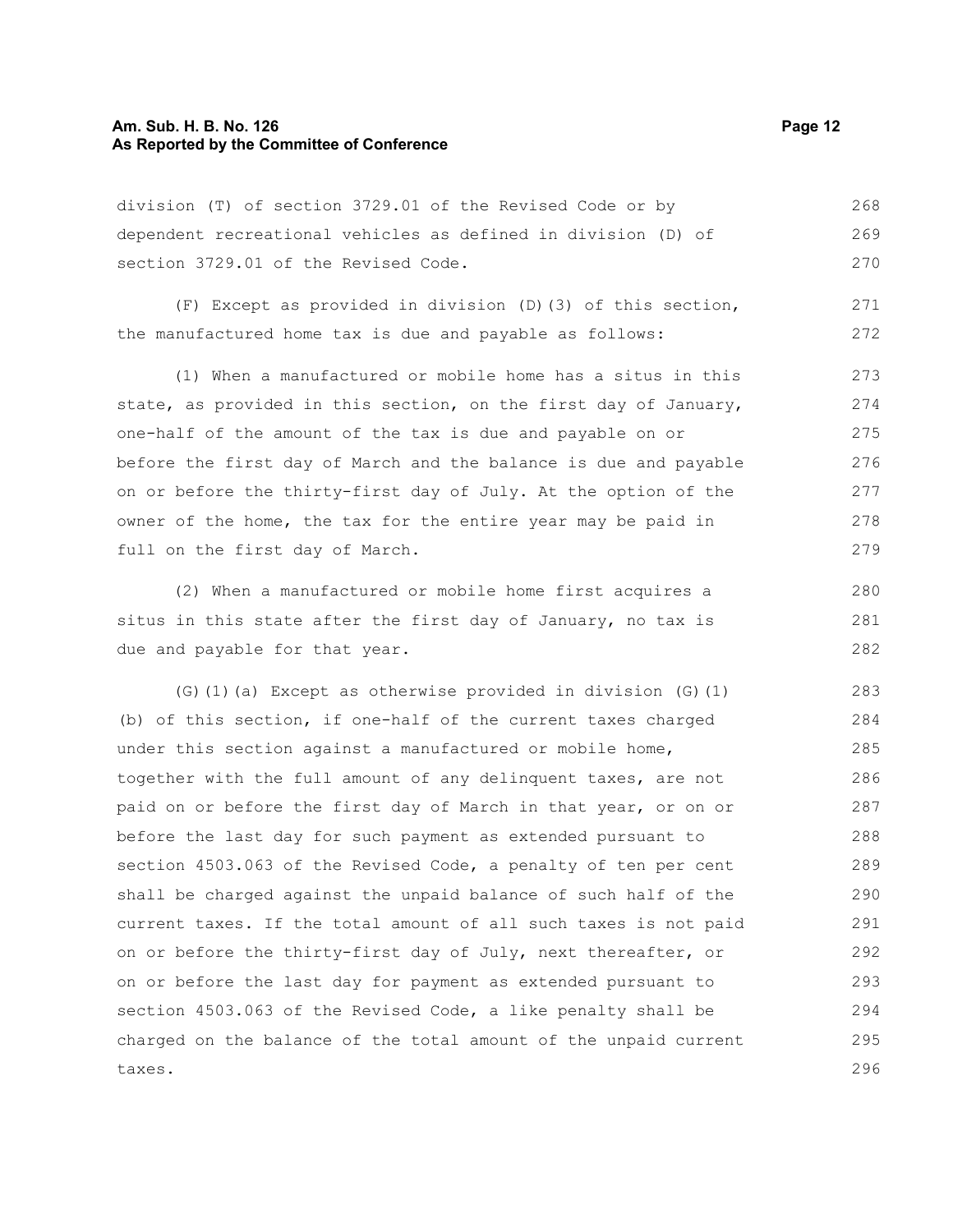#### **Am. Sub. H. B. No. 126 Page 13 As Reported by the Committee of Conference**

(b) After a valid delinquent tax contract that includes unpaid current taxes from a first-half collection period described in division (F) of this section has been entered into under section 323.31 of the Revised Code, no ten per cent penalty shall be charged against such taxes after the secondhalf collection period while the delinquent tax contract remains in effect. On the day a delinquent tax contract becomes void, the ten per cent penalty shall be charged against such taxes and shall equal the amount of penalty that would have been charged against unpaid current taxes outstanding on the date on which the second-half penalty would have been charged thereon under division (G)(1)(a) of this section if the contract had not been in effect. 297 298 299 300 301 302 303 304 305 306 307 308 309

(2)(a) On the first day of the month following the last day the second installment of taxes may be paid without penalty beginning in 2000, interest shall be charged against and computed on all delinquent taxes other than the current taxes that became delinquent taxes at the close of the last day such second installment could be paid without penalty. The charge shall be for interest that accrued during the period that began on the preceding first day of December and ended on the last day of the month that included the last date such second installment could be paid without penalty. The interest shall be computed at the rate per annum prescribed by section 5703.47 of the Revised Code and shall be entered as a separate item on the delinquent manufactured home tax list compiled under division (H) of this section. 310 313 314 315 316 317 318

(b) On the first day of December beginning in 2000, the interest shall be charged against and computed on all delinquent taxes. The charge shall be for interest that accrued during the period that began on the first day of the month following the 324 325 326 327

311 312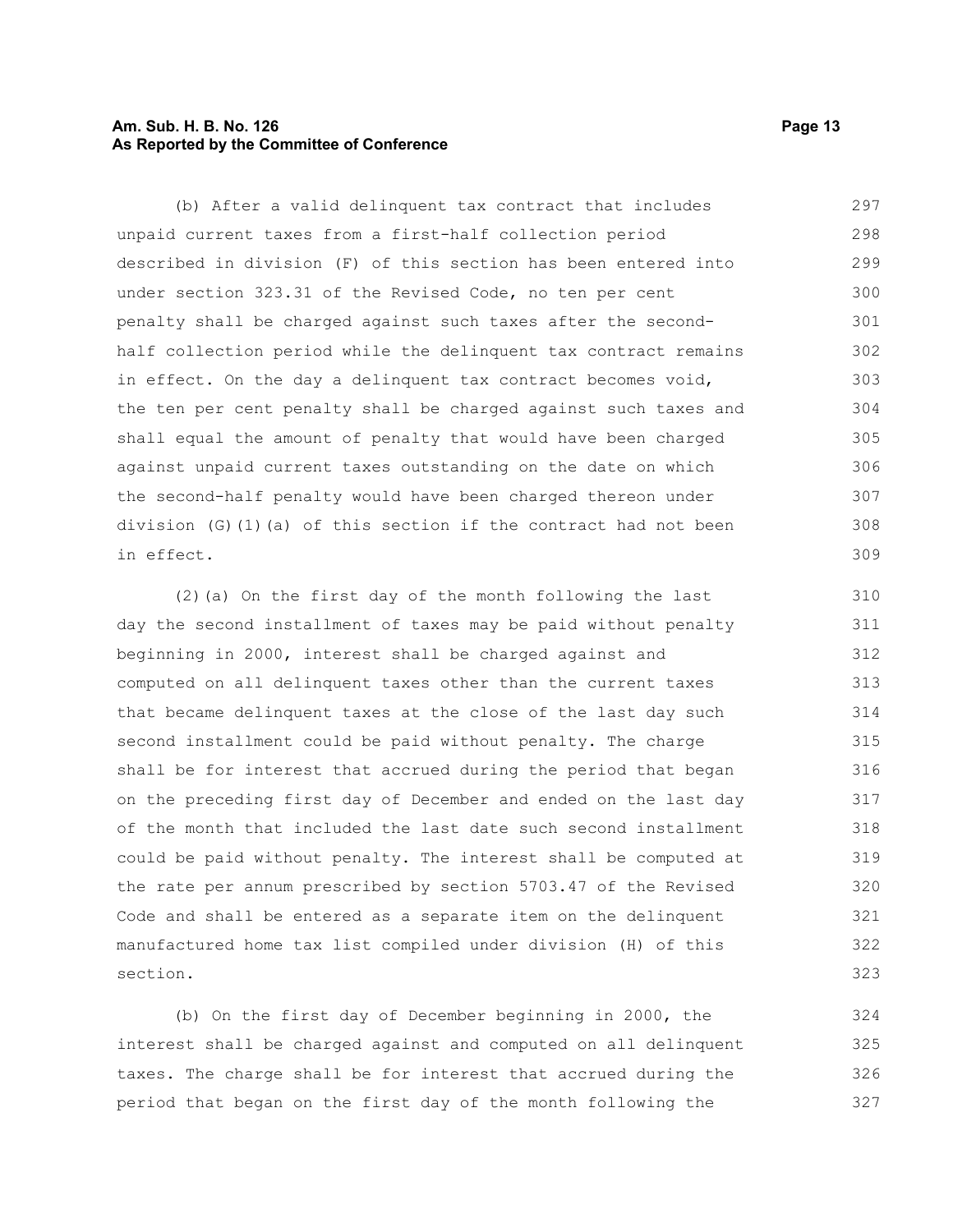#### **Am. Sub. H. B. No. 126 Page 14 As Reported by the Committee of Conference**

last date prescribed for the payment of the second installment of taxes in the current year and ended on the immediately preceding last day of November. The interest shall be computed at the rate per annum prescribed by section 5703.47 of the Revised Code and shall be entered as a separate item on the delinquent manufactured home tax list. 328 329 330 331 332 333

(c) After a valid undertaking has been entered into for the payment of any delinquent taxes, no interest shall be charged against such delinquent taxes while the undertaking remains in effect in compliance with section 323.31 of the Revised Code. If a valid undertaking becomes void, interest shall be charged against the delinquent taxes for the periods that interest was not permitted to be charged while the undertaking was in effect. The interest shall be charged on the day the undertaking becomes void and shall equal the amount of interest that would have been charged against the unpaid delinquent taxes outstanding on the dates on which interest would have been charged thereon under divisions (G)(1) and (2) of this section had the undertaking not been in effect. 334 335 336 337 338 339 340 341 342 343 344 345 346

(3) If the full amount of the taxes due at either of the times prescribed by division (F) of this section is paid within ten days after such time, the county treasurer shall waive the collection of and the county auditor shall remit one-half of the penalty provided for in this division for failure to make that payment by the prescribed time.

(4) The treasurer shall compile and deliver to the county auditor a list of all tax payments the treasurer has received as provided in division (G)(3) of this section. The list shall include any information required by the auditor for the remission of the penalties waived by the treasurer. The taxes so 353 354 355 356 357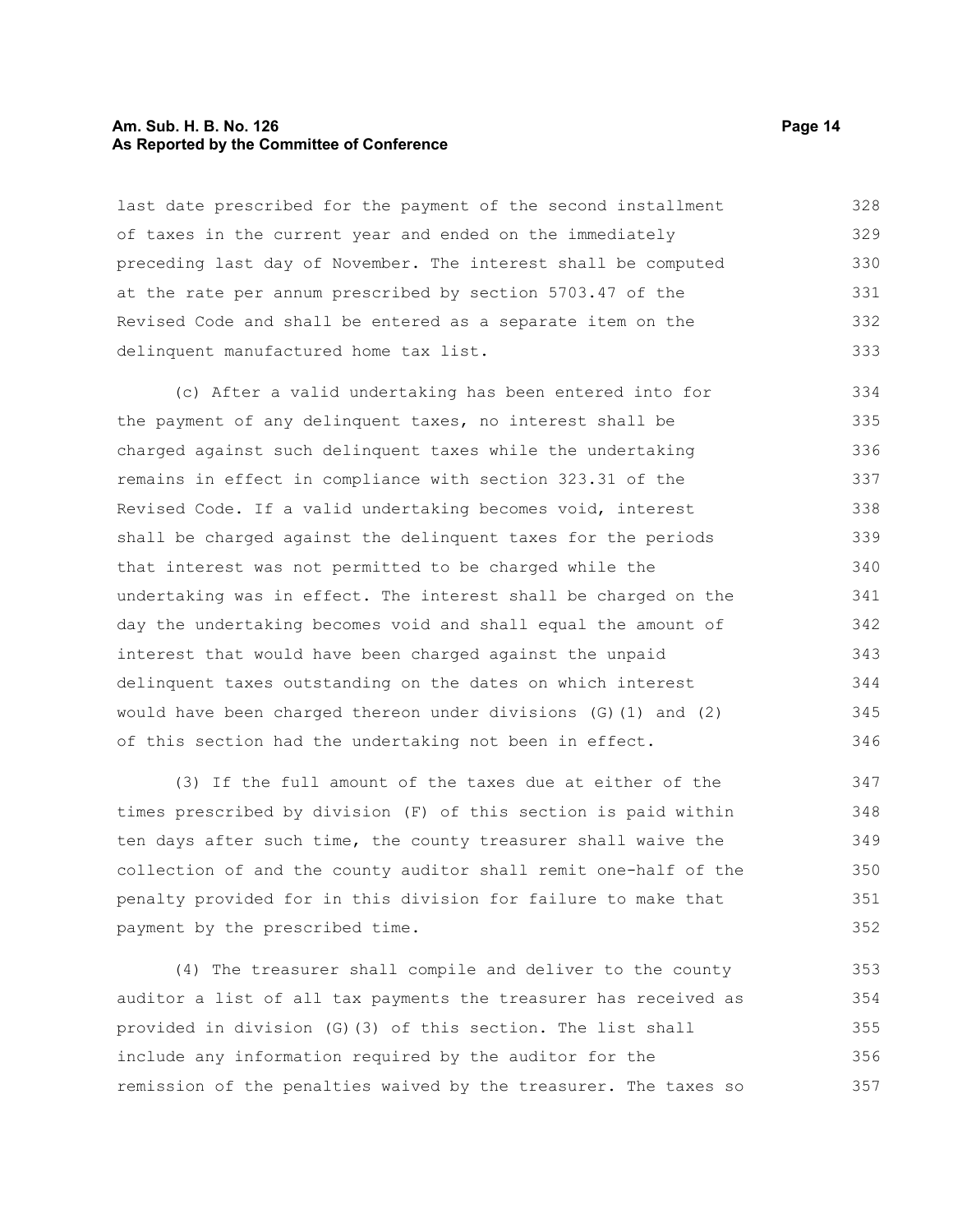#### **Am. Sub. H. B. No. 126 Page 15 As Reported by the Committee of Conference**

collected shall be included in the settlement next succeeding the settlement then in process. (H)(1) The county auditor shall compile annually a "delinquent manufactured home tax list" consisting of homes the county treasurer's records indicate have taxes that were not paid within the time prescribed by divisions (D)(3) and (F) of this section, have taxes that remain unpaid from prior years, or have unpaid tax penalties or interest that have been assessed. (2) Within thirty days after the settlement under division (H)(2) of section 321.24 of the Revised Code, the county auditor shall deliver a copy of the delinquent manufactured home tax list to the county treasurer. The auditor shall update and publish the delinquent manufactured home tax list annually in the same manner as delinquent real property tax lists are published. The county auditor may apportion the cost of publishing the list among taxing districts in proportion to the amount of delinquent manufactured home taxes so published that each taxing district is entitled to receive upon collection of those taxes, or the county auditor may charge the owner of a home on the list a flat fee established under section 319.54 of the Revised Code for the cost of publishing the list and, if the fee is not paid, may place the fee upon the delinquent manufactured home tax list as a lien on the listed home, to be collected as other manufactured home taxes. 358 359 360 361 362 363 364 365 366 367 368 369 370 371 372 373 374 375 376 377 378 379 380 381

(3) When taxes, penalties, or interest are charged against a person on the delinquent manufactured home tax list and are not paid within sixty days after the list is delivered to the county treasurer, the county treasurer shall, in addition to any other remedy provided by law for the collection of taxes, penalties, and interest, enforce collection of such taxes, 382 383 384 385 386 387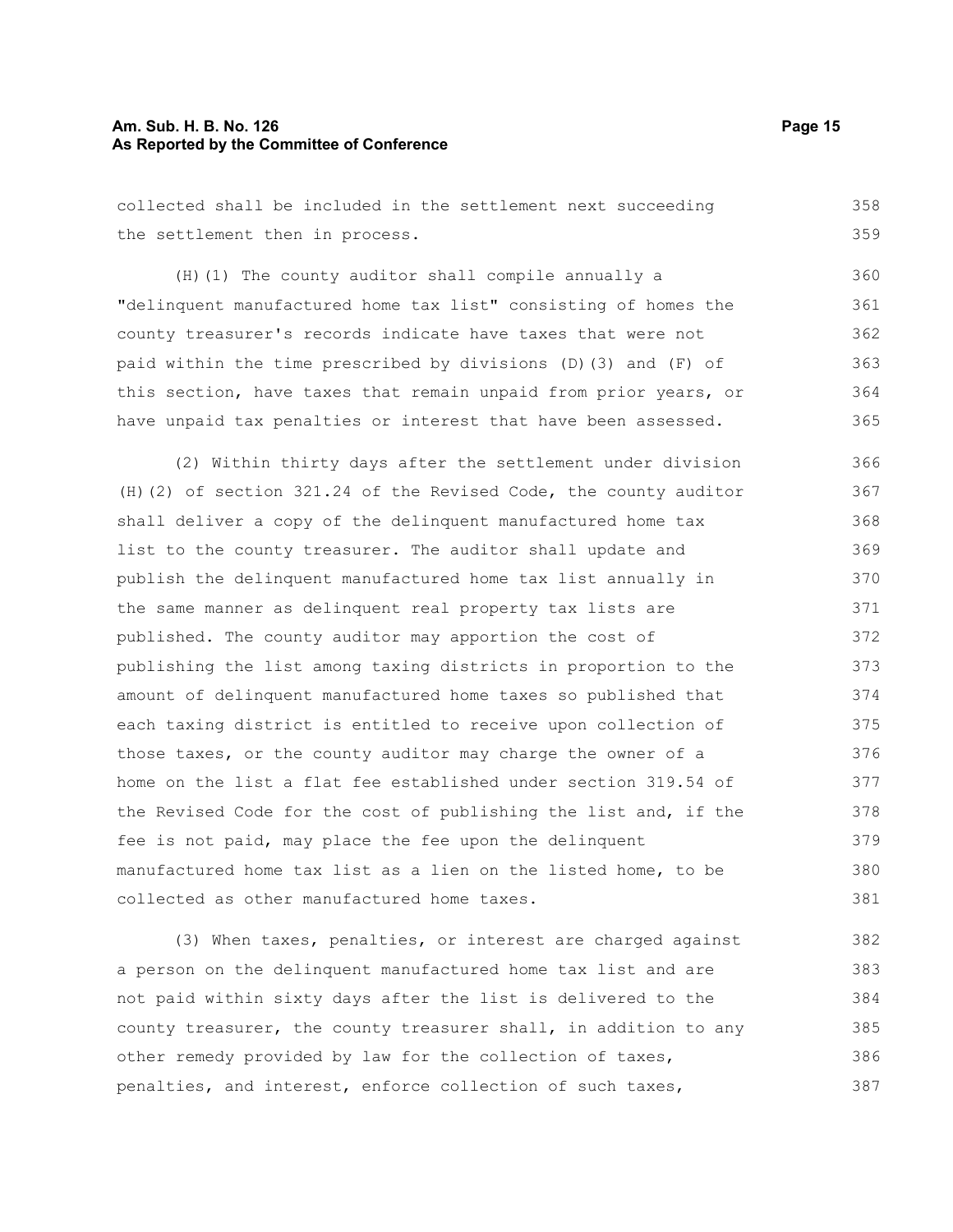#### **Am. Sub. H. B. No. 126 Page 16 As Reported by the Committee of Conference**

penalties, and interest by civil action in the name of the treasurer against the owner for the recovery of the unpaid taxes following the procedures for the recovery of delinquent real property taxes in sections 323.25 to 323.28 of the Revised Code. The action may be brought in municipal or county court, provided the amount charged does not exceed the monetary limitations for original jurisdiction for civil actions in those courts. 388 389 390 391 392 393 394

It is sufficient, having made proper parties to the suit, for the county treasurer to allege in the treasurer's bill of particulars or petition that the taxes stand chargeable on the books of the county treasurer against such person, that they are due and unpaid, and that such person is indebted in the amount of taxes appearing to be due the county. The treasurer need not set forth any other matter relating thereto. If it is found on the trial of the action that the person is indebted to the state, judgment shall be rendered in favor of the county treasurer prosecuting the action. The judgment debtor is not entitled to the benefit of any law for stay of execution or exemption of property from levy or sale on execution in the enforcement of the judgment. 395 396 397 398 399 400 401 402 403 404 405 406 407

Upon the filing of an entry of confirmation of sale or an order of forfeiture in a proceeding brought under this division, title to the manufactured or mobile home shall be in the purchaser. The clerk of courts shall issue a certificate of title to the purchaser upon presentation of proof of filing of the entry of confirmation or order and, in the case of a forfeiture, presentation of the county auditor's certificate of sale. 408 409 410 411 412 413 414 415

(I) The total amount of taxes collected shall be distributed in the following manner: four per cent shall be 416 417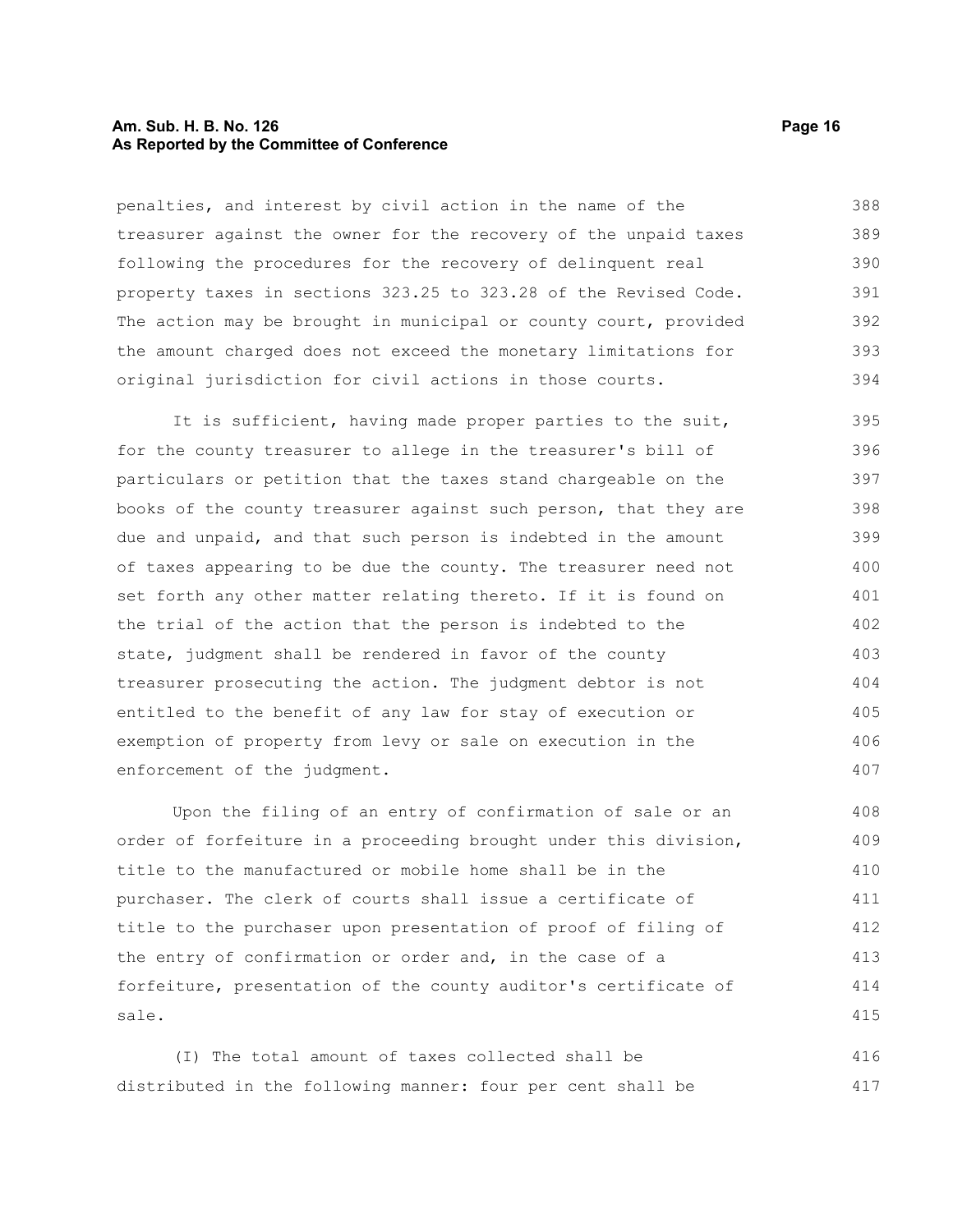#### **Am. Sub. H. B. No. 126 Page 17 As Reported by the Committee of Conference**

allowed as compensation to the county auditor for the county auditor's service in assessing the taxes; two per cent shall be allowed as compensation to the county treasurer for the services the county treasurer renders as a result of the tax levied by this section. Such amounts shall be paid into the county treasury, to the credit of the county general revenue fund, on the warrant of the county auditor. Fees to be paid to the credit of the real estate assessment fund shall be collected pursuant to division (C) of section 319.54 of the Revised Code and paid into the county treasury, on the warrant of the county auditor. The balance of the taxes collected shall be distributed among the taxing subdivisions of the county in which the taxes are collected and paid in the same ratio as those taxes were collected for the benefit of the taxing subdivision. The taxes levied and revenues collected under this section shall be in lieu of any general property tax and any tax levied with respect to the privilege of using or occupying a manufactured or mobile home in this state except as provided in sections 4503.04 and 5741.02 of the Revised Code. 418 419 420 421 422 423 424 425 426 427 428 429 430 431 432 433 434 435 436

(J) An agreement to purchase or a bill of sale for a manufactured home shall show whether or not the furnishings and equipment are included in the purchase price.

(K) If the county treasurer and the county prosecuting attorney agree that an item charged on the delinquent manufactured home tax list is uncollectible, they shall certify that determination and the reasons to the county board of revision. If the board determines the amount is uncollectible, it shall certify its determination to the county auditor, who shall strike the item from the list. 440 441 442 443 444 445 446

(L)(1) The county auditor shall appraise at its true value

437 438 439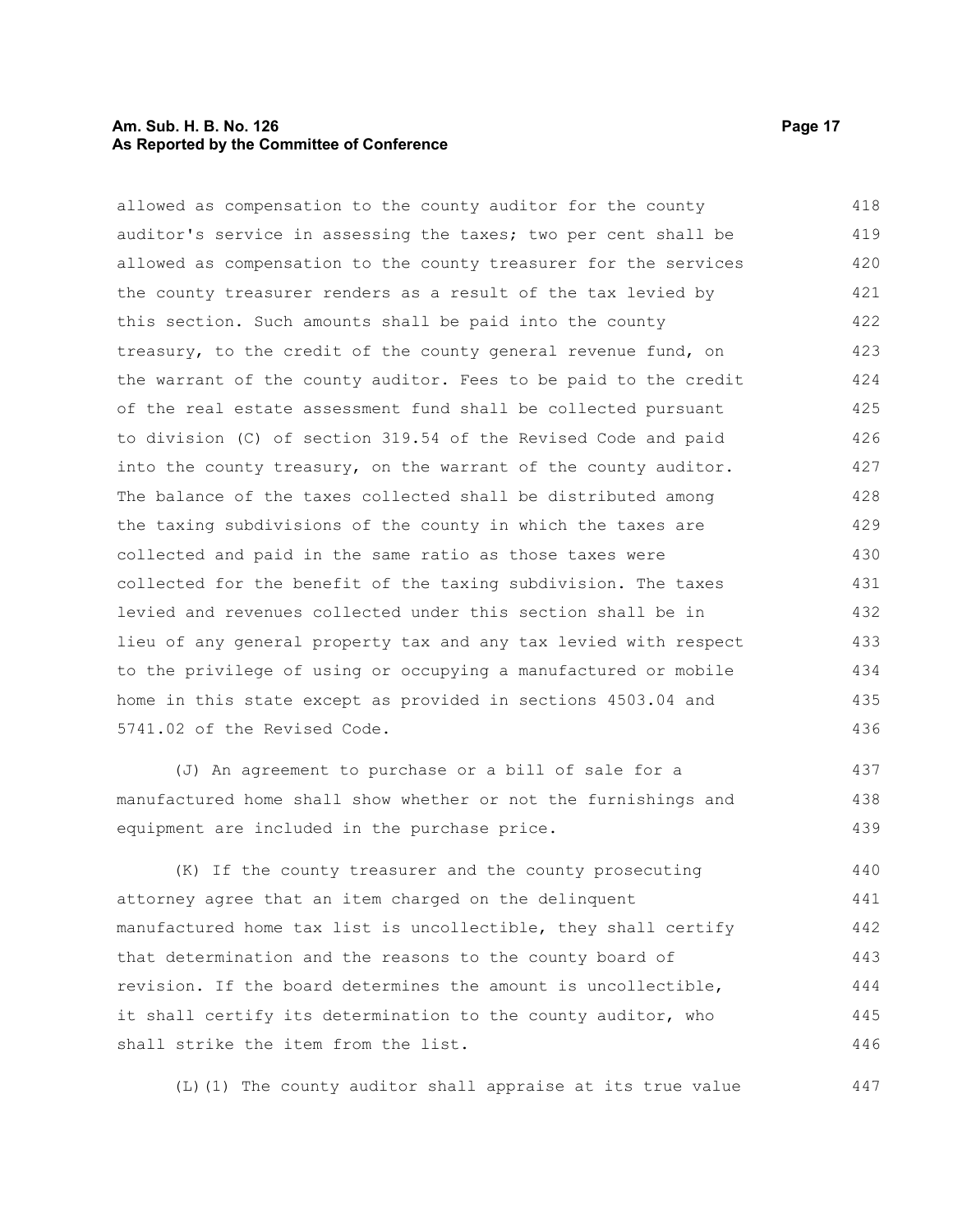#### **Am. Sub. H. B. No. 126 Page 18 As Reported by the Committee of Conference**

any manufactured or mobile home in which ownership is transferred or which first acquires situs in this state on or after January 1, 2000, and any manufactured or mobile home the owner of which has elected, under division (D)(4) of this section, to have the home taxed under division (D)(2) of this section. The true value shall include the value of the home, any additions, and any fixtures, but not any furnishings in the home. In determining the true value of a manufactured or mobile home, the auditor shall consider all facts and circumstances relating to the value of the home, including its age, its capacity to function as a residence, any obsolete characteristics, and other factors that may tend to prove its true value. 448 449 450 451 452 453 454 455 456 457 458 459 460

(2)(a) If a manufactured or mobile home has been the subject of an arm's length sale between a willing seller and a willing buyer within a reasonable length of time prior to the determination of true value, the county auditor shall consider the sale price of the home to be the true value for taxation purposes. 461 462 463 464 465 466

(b) The sale price in an arm's length transaction between a willing seller and a willing buyer shall not be considered the true value of the home if either of the following occurred after the sale: 467 468 469 470

(i) The home has lost value due to a casualty. 471

(ii) An addition or fixture has been added to the home. 472

(3) The county auditor shall have each home viewed and appraised at least once in each six-year period in the same year in which real property in the county is appraised pursuant to Chapter 5713. of the Revised Code, and shall update the 473 474 475 476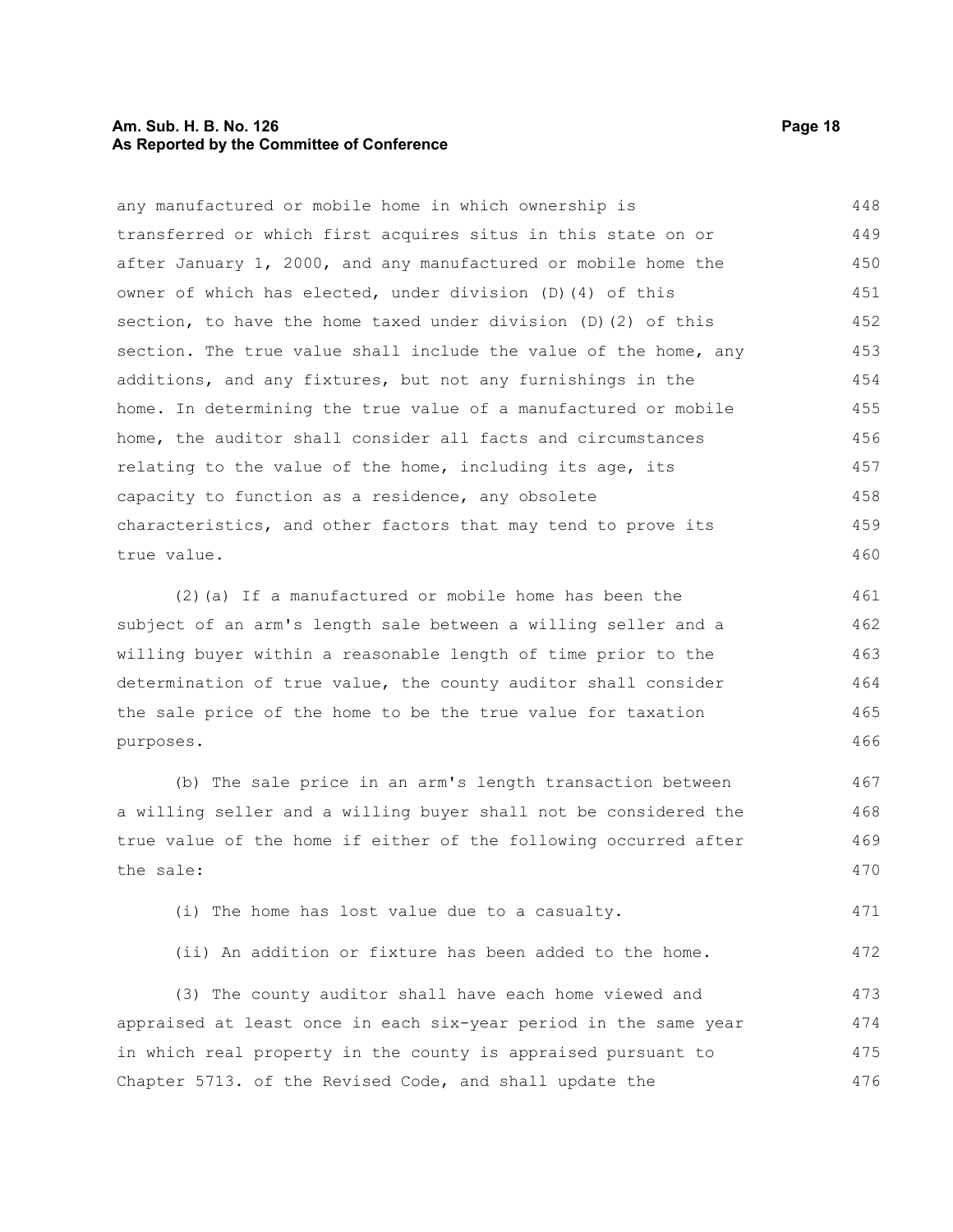#### **Am. Sub. H. B. No. 126 Page 19 As Reported by the Committee of Conference**

appraised values in the third calendar year following the appraisal. The person viewing or appraising a home may enter the home to determine by actual view any additions or fixtures that have been added since the last appraisal. In conducting the appraisals and establishing the true value, the auditor shall follow the procedures set forth for appraising real property in sections 5713.01 and 5713.03 of the Revised Code. 477 478 479 480 481 482 483

(4) The county auditor shall place the true value of each home on the manufactured home tax list upon completion of an appraisal. 484 485 486

(5)(a) If the county auditor changes the true value of a home, the auditor shall notify the owner of the home in writing, delivered by mail or in person. The notice shall be given at least thirty days prior to the issuance of any tax bill that reflects the change. Failure to receive the notice does not invalidate any proceeding under this section. 487 488 489 490 491 492

(b) Any owner of a home or any other person or party listed in that would be authorized to file a complaint under division  $(A)$   $(1)$   $(A)$  of section 5715.19 of the Revised Code if the home was real property may file a complaint against the true value of the home as appraised under this section. The complaint shall be filed with the county auditor on or before the thirtyfirst day of March of the current tax year or the date of closing of the collection for the first half of manufactured home taxes for the current tax year, whichever is later. The auditor shall present to the county board of revision all complaints filed with the auditor under this section. The board shall hear and investigate the complaint and may take action on it as provided under sections 5715.11 to 5715.19 of the Revised Code. 493 494 495 496 497 498 499 500 501 502 503 504 505 506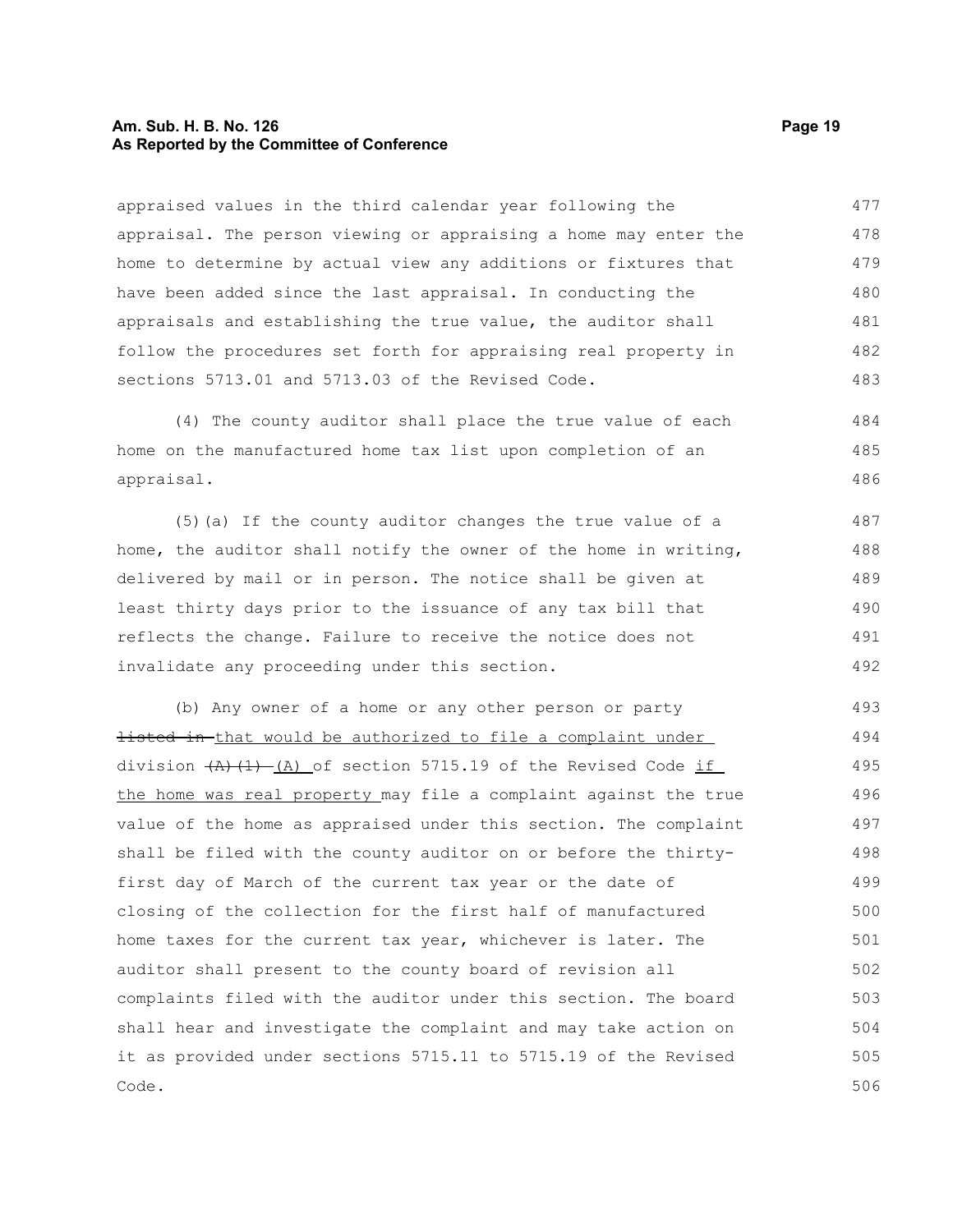#### **Am. Sub. H. B. No. 126 Page 20 As Reported by the Committee of Conference**

(c) If the county board of revision determines, pursuant to a complaint against the valuation of a manufactured or mobile home filed under this section, that the amount of taxes, assessments, or other charges paid was in excess of the amount due based on the valuation as finally determined, then the overpayment shall be refunded in the manner prescribed in section 5715.22 of the Revised Code. 507 508 509 510 511 512 513

(d) Payment of all or part of a tax under this section for any year for which a complaint is pending before the county board of revision does not abate the complaint or in any way affect the hearing and determination thereof. 514 515 516 517

(M) If the county auditor determines that any tax or other charge or any part thereof has been erroneously charged as a result of a clerical error as defined in section 319.35 of the Revised Code, the county auditor shall call the attention of the county board of revision to the erroneous charges. If the board finds that the taxes or other charges have been erroneously charged or collected, it shall certify the finding to the auditor. Upon receipt of the certification, the auditor shall remove the erroneous charges on the manufactured home tax list or delinquent manufactured home tax list in the same manner as is prescribed in section 319.35 of the Revised Code for erroneous charges against real property, and refund any erroneous charges that have been collected, with interest, in the same manner as is prescribed in section 319.36 of the Revised Code for erroneous charges against real property. 518 519 520 521 522 523 524 525 526 527 528 529 530 531 532

(N) As used in this section and section 4503.061 of the Revised Code:

(1) "Manufactured home taxes" includes taxes, penalties, and interest charged under division (C) or (G) of this section 535 536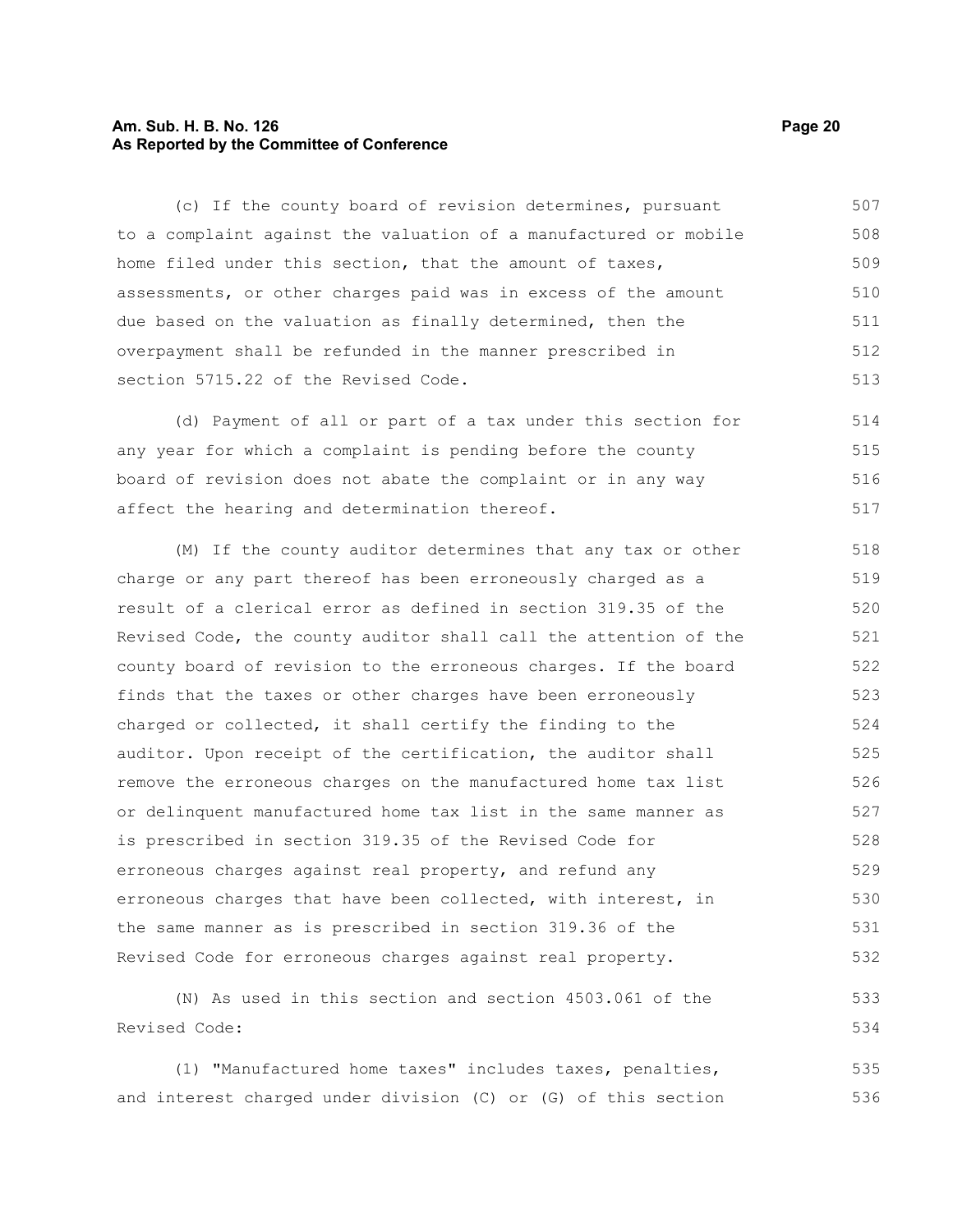#### **Am. Sub. H. B. No. 126 Page 21 As Reported by the Committee of Conference**

and any penalties charged under division (G) or (H)(5) of section 4503.061 of the Revised Code. (2) "Current taxes" means all manufactured home taxes charged against a manufactured or mobile home that have not appeared on the manufactured home tax list for any prior year. Current taxes become delinquent taxes if they remain unpaid after the last day prescribed for payment of the second installment of current taxes without penalty, whether or not they have been certified delinquent. (3) "Delinquent taxes" means: (a) Any manufactured home taxes that were charged against a manufactured or mobile home for a prior year, including any penalties or interest charged for a prior year and the costs of publication under division (H)(2) of this section, and that remain unpaid; 537 538 539 540 541 542 543 544 545 546 547 548 549 550 551

(b) Any current manufactured home taxes charged against a manufactured or mobile home that remain unpaid after the last day prescribed for payment of the second installment of current taxes without penalty, whether or not they have been certified delinquent, including any penalties or interest and the costs of publication under division (H)(2) of this section. 552 553 554 555 556 557

Sec. 5715.19. (A) As used in this section<del>, "member"</del>: 558

"Member" has the same meaning as in section 1705.01 or 1706.01 of the Revised Code-as applicable, "internet. 559 560

"Internet identifier of record" has the same meaning as in section 9.312 of the Revised Code, and "interim. 561 562

"Interim" period" means, for each county, the tax year to which section 5715.24 of the Revised Code applies and each 563 564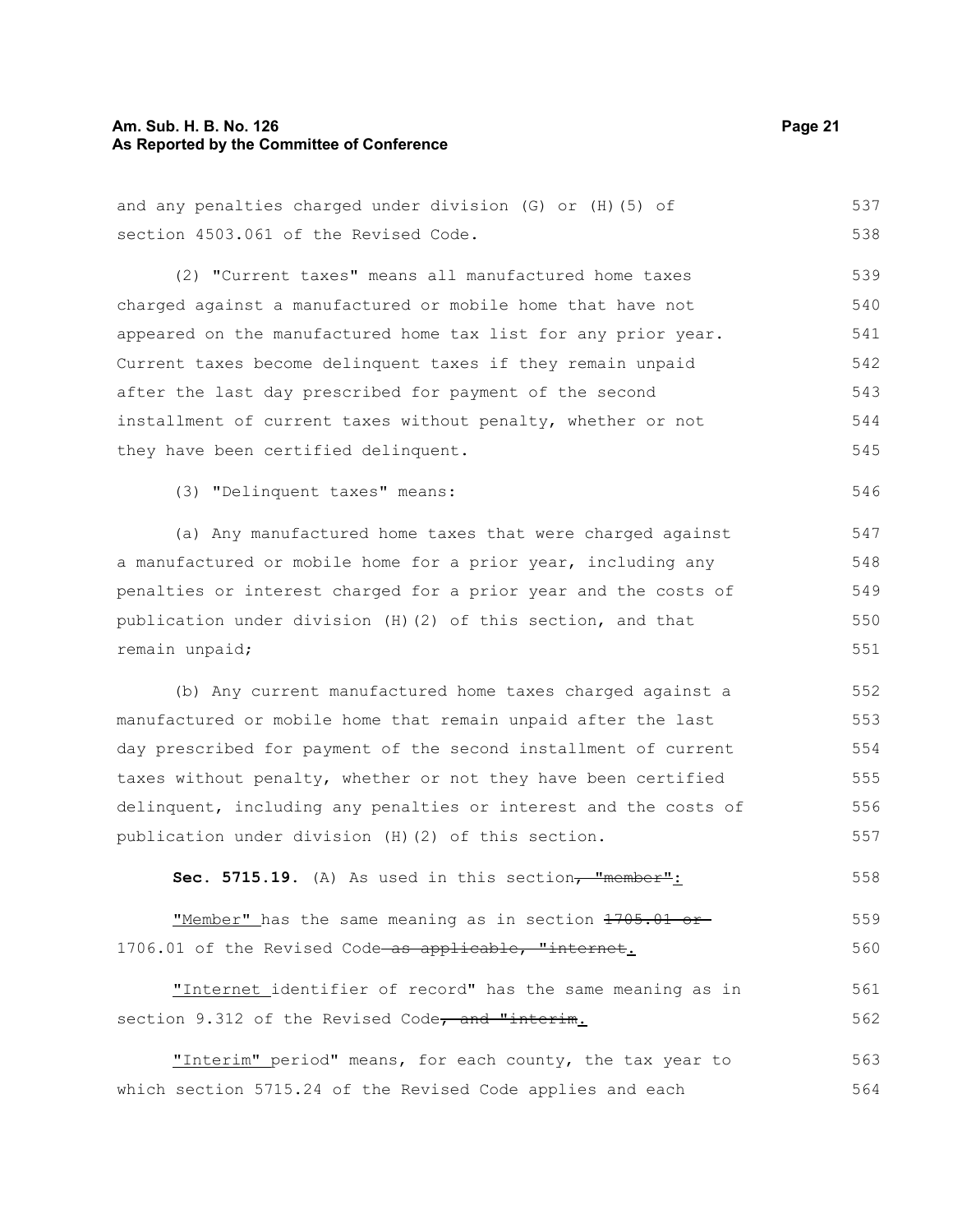## **Am. Sub. H. B. No. 126 Page 22 As Reported by the Committee of Conference**

| subsequent tax year until the tax year in which that section     | 565 |
|------------------------------------------------------------------|-----|
| applies again.                                                   | 566 |
| "Legislative authority" means a board of county                  | 567 |
| commissioners, a board of township trustees of any township with | 568 |
| territory in the county, the board of education of any school    | 569 |
| district with territory in the county, or the legislative        | 570 |
| authority of a municipal corporation with territory in the       | 571 |
| county.                                                          | 572 |
| "Original complaint" means a complaint filed under               | 573 |
| division (A) of this section.                                    | 574 |
| "Counter-complaint" means a complaint filed under division       | 575 |
| (B) of this section in response to an original complaint.        | 576 |
| "Third party complainant" means a complainant other than         | 577 |
| the property owner, the owner's spouse, a tenant authorized to   | 578 |
| file an original complaint, or any person acting on behalf of a  | 579 |
| property owner. "Third party complainant" does not include a     | 580 |
| legislative authority or a mayor of a municipal corporation, but | 581 |
| does include the prosecuting attorney or treasurer of a county.  | 582 |
| (1) Subject to division (A) (2) of this section, a               | 583 |
| complaint against any of the following determinations for the    | 584 |
| current tax year shall be filed with the county auditor on or    | 585 |
| before the thirty-first day of March of the ensuing tax year or  | 586 |
| the date of closing of the collection for the first half of real | 587 |
| and public utility property taxes for the current tax year,      | 588 |
| whichever is later:                                              | 589 |
| (a) Any classification made under section 5713.041 of the        | 590 |
| Revised Code;                                                    | 591 |
| (b) Any determination made under section 5713.32 or              | 592 |
| 5713.35 of the Revised Code;                                     | 593 |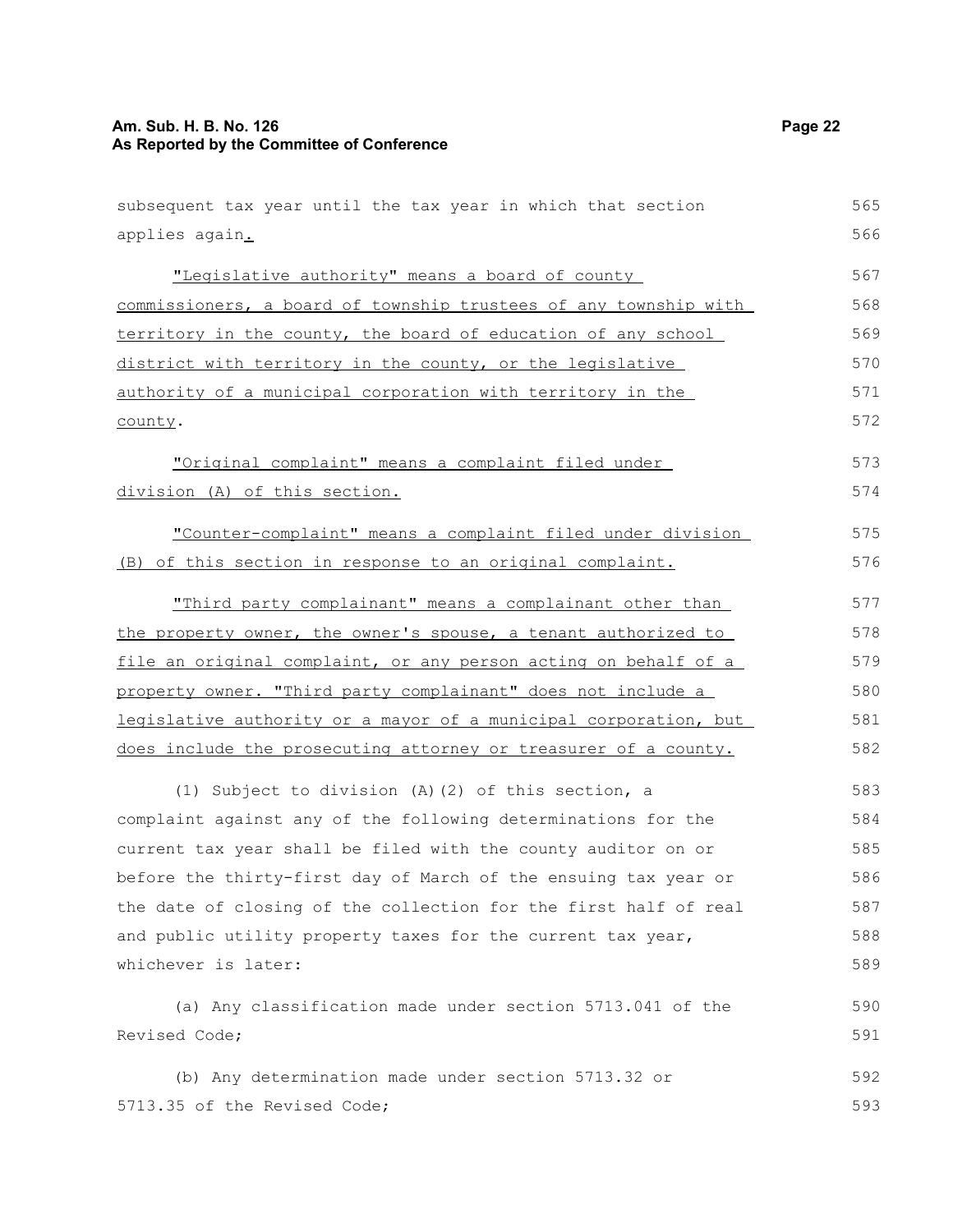#### **Am. Sub. H. B. No. 126 Page 23 As Reported by the Committee of Conference**

(c) Any recoupment charge levied under section 5713.35 of the Revised Code; (d) The determination of the total valuation or assessment of any parcel that appears on the tax list, except parcels assessed by the tax commissioner pursuant to section 5727.06 of the Revised Code; (e) The determination of the total valuation of any parcel that appears on the agricultural land tax list, except parcels assessed by the tax commissioner pursuant to section 5727.06 of the Revised Code; (f) Any determination made under division (A) of section 319.302 of the Revised Code. If such a complaint is filed by mail or certified mail, the date of the United States postmark placed on the envelope or sender's receipt by the postal service shall be treated as the date of filing. A private meter postmark on an envelope is not a valid postmark for purposes of establishing the filing date. Any-Subject to division (A)(6) of this section, any person 594 595 596 597 598 599 600 601 602 603 604 605 606 607 608 609 610 611 612

owning taxable real property in the county or in a taxing district with territory in the county; such a person's spouse; a tenant of the property owner, if the property is classified as to use for tax purposes as commercial or industrial, the lease requires the tenant to pay the entire amount of taxes charged against the property, and the lease allows, or the property owner otherwise authorizes, the tenant to file such a complaint with respect to the property; an individual who is retained by such a person or tenant and who holds a designation from a professional assessment organization, such as the institute for professionals in taxation, the national council of property 613 614 615 616 617 618 619 620 621 622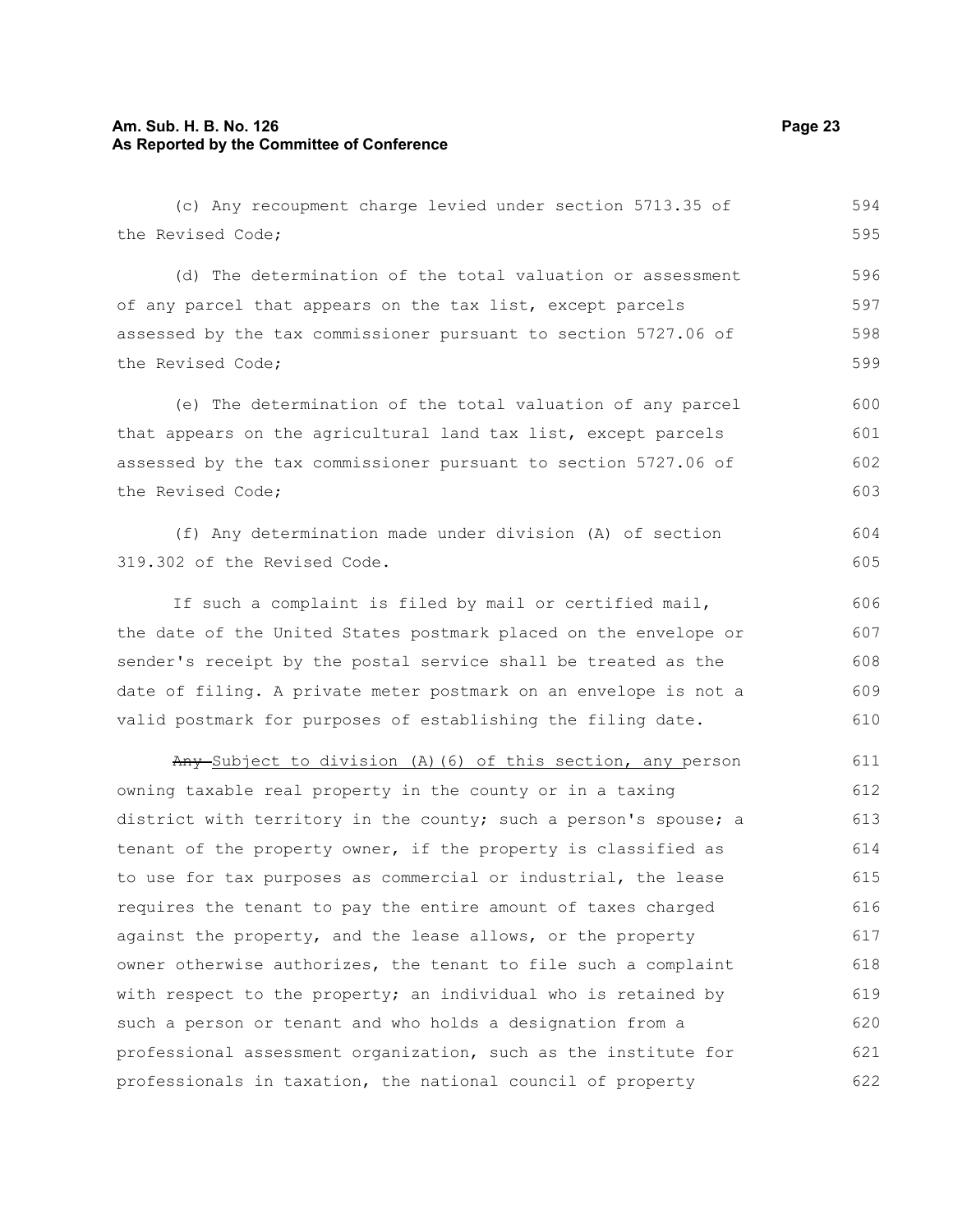#### **Am. Sub. H. B. No. 126 Page 24 As Reported by the Committee of Conference**

taxation, or the international association of assessing officers; a public accountant who holds a permit under section 4701.10 of the Revised Code, a general or residential real estate appraiser licensed or certified under Chapter 4763. of the Revised Code, or a real estate broker licensed under Chapter 4735. of the Revised Code, who is retained by such a person or tenant; if the person or tenant is a firm, company, association, partnership, limited liability company, or corporation, an officer, a salaried employee, a partner, or a member of that person or tenant; if the person or tenant is a trust, a trustee of the trust; the board of county commissioners; the prosecuting attorney or treasurer of the county; the board of townshiptrustees of any township with territory within the county; the board of education of any school district with any territory in the county; or the mayor or legislative authority of anymunicipal corporation with any territory in the county or the legislative authority of a subdivision or the mayor of a municipal corporation may file such a complaint regarding any such determination affecting any real property in the county, except that a person owning taxable real property in another county may file such a complaint only with regard to any such determination affecting real property in the county that is located in the same taxing district as that person's real property is located. The county auditor shall present to the county board of revision all complaints filed with the auditor. (2) No person, boardlegislative authority, or officer 623 624 625 626 627 628 629 630 631 632 633 634 635 636 637 638 639 640 641 642 643 644 645 646 647 648

shall file a complaint against the valuation or assessment of any parcel that appears on the tax list if it filed a complaint against the valuation or assessment of that parcel for any prior tax year in the same interim period, unless the person, boardlegislative authority, or officer alleges that the 649 650 651 652 653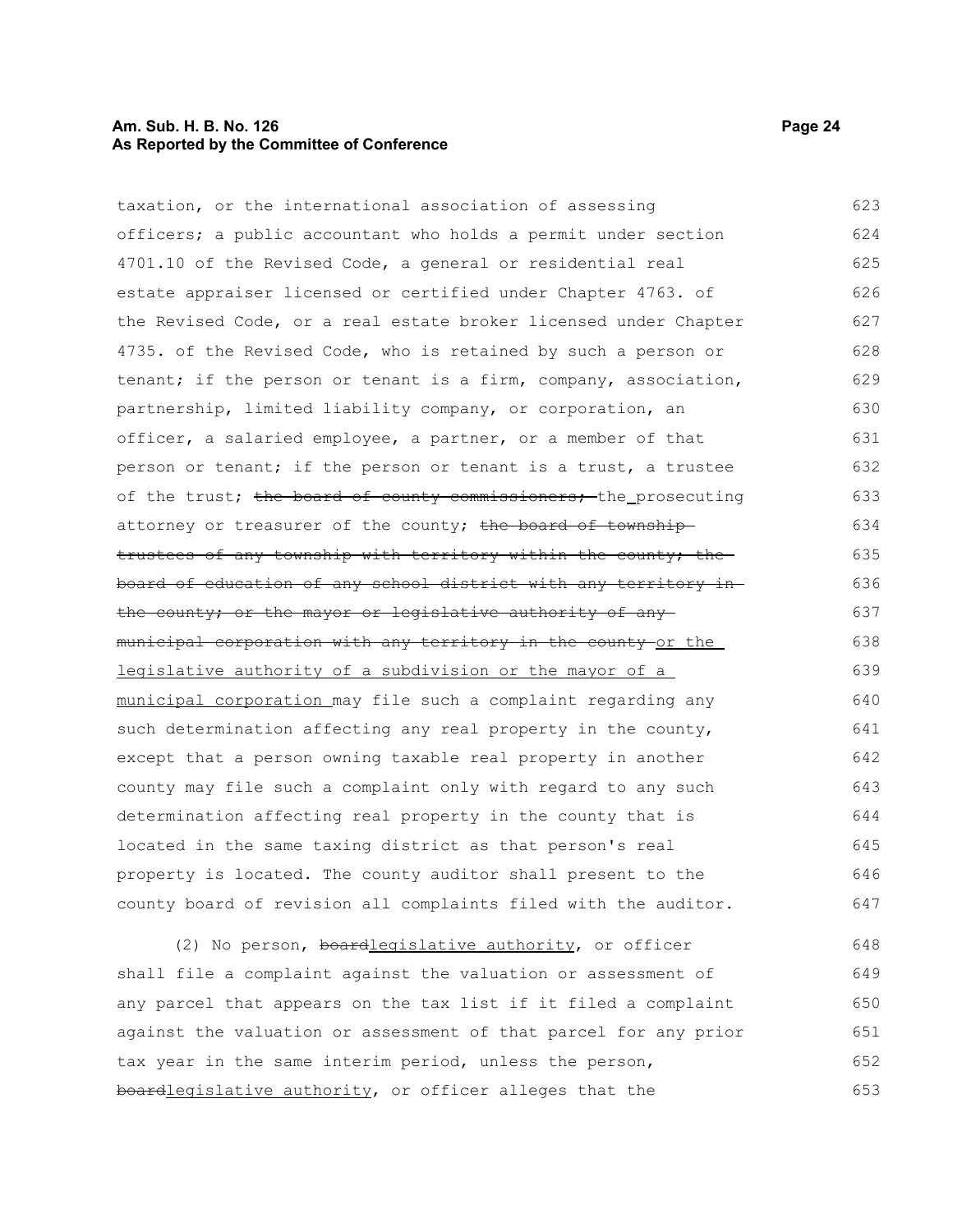#### **Am. Sub. H. B. No. 126 Page 25 As Reported by the Committee of Conference**

valuation or assessment should be changed due to one or more of the following circumstances that occurred after the tax lien date for the tax year for which the prior complaint was filed and that the circumstances were not taken into consideration with respect to the prior complaint: 654 655 656 657 658

(a) The property was sold in an arm's length transaction, as described in section 5713.03 of the Revised Code; 659 660

(b) The property lost value due to some casualty;

(c) Substantial improvement was added to the property;

(d) An increase or decrease of at least fifteen per cent in the property's occupancy has had a substantial economic impact on the property. 663 664 665

(3) If a county board of revision, the board of tax appeals, or any court dismisses a complaint filed under this section or section 5715.13 of the Revised Code for the reason that the act of filing the complaint was the unauthorized practice of law or the person filing the complaint was engaged in the unauthorized practice of law, the party affected by a decrease in valuation or the party's agent, or the person owning taxable real property in the county or in a taxing district with territory in the county, may refile the complaint, notwithstanding division (A)(2) of this section. 666 667 668 669 670 671 672 673 674 675

(4)(a) No complaint filed under this section or section 5715.13 of the Revised Code shall be dismissed for the reason that the complaint fails to accurately identify the owner of the property that is the subject of the complaint. 676 677 678 679

(b) If a complaint fails to accurately identify the owner of the property that is the subject of the complaint, the board of revision shall exercise due diligence to ensure the correct 680 681 682

661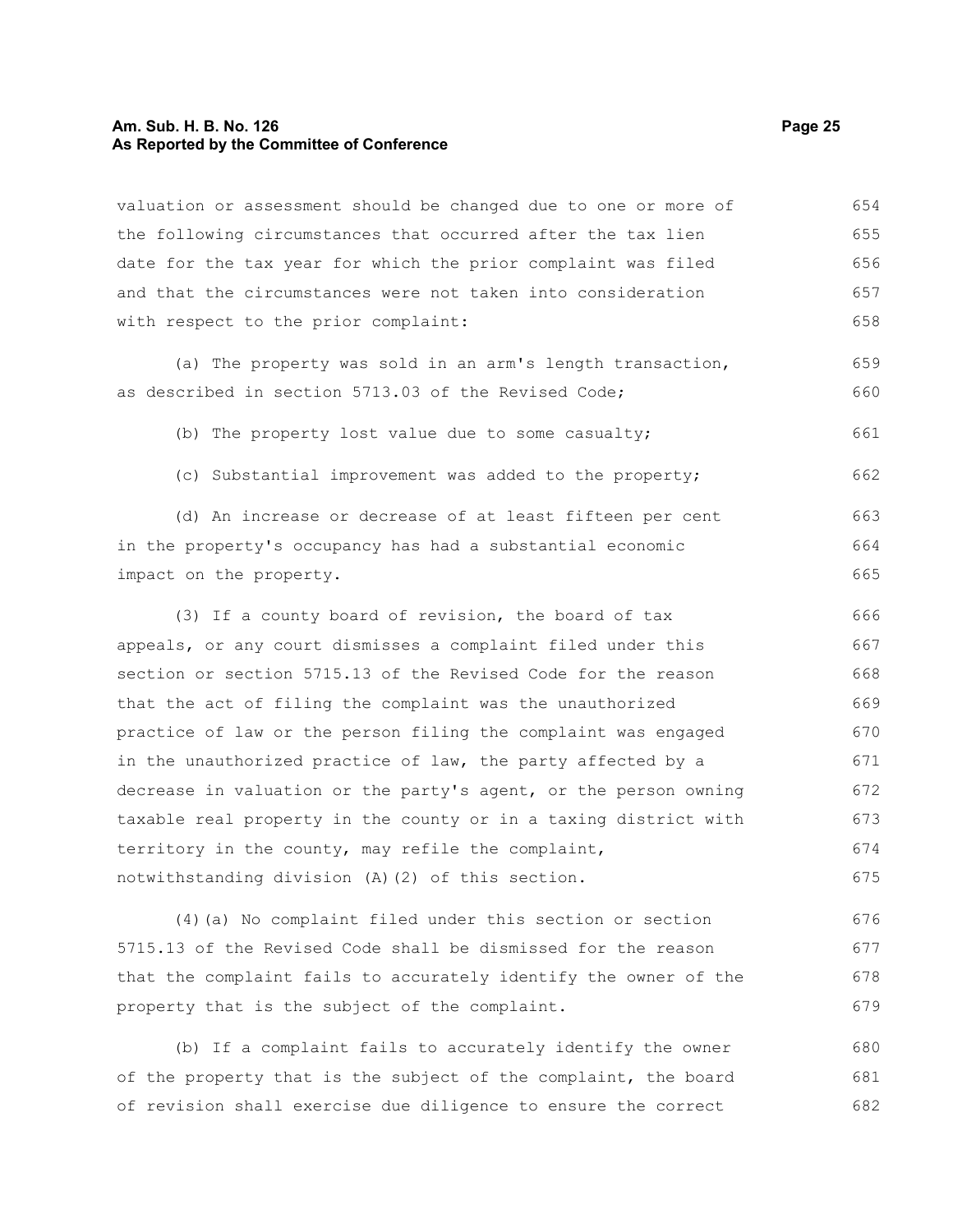#### **Am. Sub. H. B. No. 126 Page 26 As Reported by the Committee of Conference**

property owner is notified as required by divisions (B) and (C) of this section. (5) Notwithstanding division (A)(2) of this section, a person, boardlegislative authority, or officer may file a complaint against the valuation or assessment of any parcel that appears on the tax list if it filed a complaint against the valuation or assessment of that parcel for any prior tax year in the same interim period if the person, boardlegislative authority, or officer withdrew the complaint before the complaint was heard by the board. (6) The legislative authority of a subdivision, the mayor of a municipal corporation, or a third party complainant shall not file an original complaint with respect to property the subdivision or complainant does not own or lease unless both of the following conditions are met: (a) If the complaint is based on a determination described in division (A)(1)(d) or (e) of this section, the property was (i) sold in an arm's length transaction, as described in section 5713.03 of the Revised Code, before, but not after, the tax lien date for the tax year for which the complaint is to be filed, and (ii) the sale price exceeds the true value of the property appearing on the tax list for that tax year by both ten per cent and the amount of the filing threshold determined under division (J) of this section; (b) If the complaint is filed by a legislative authority or mayor, the legislative authority or, in the case of a mayor, the legislative authority of the municipal corporation, first adopts a resolution authorizing the filing of the original complaint at a public meeting of the legislative authority. 683 684 685 686 687 688 689 690 691 692 693 694 695 696 697 698 699 700 701 702 703 704 705 706 707 708 709 710 711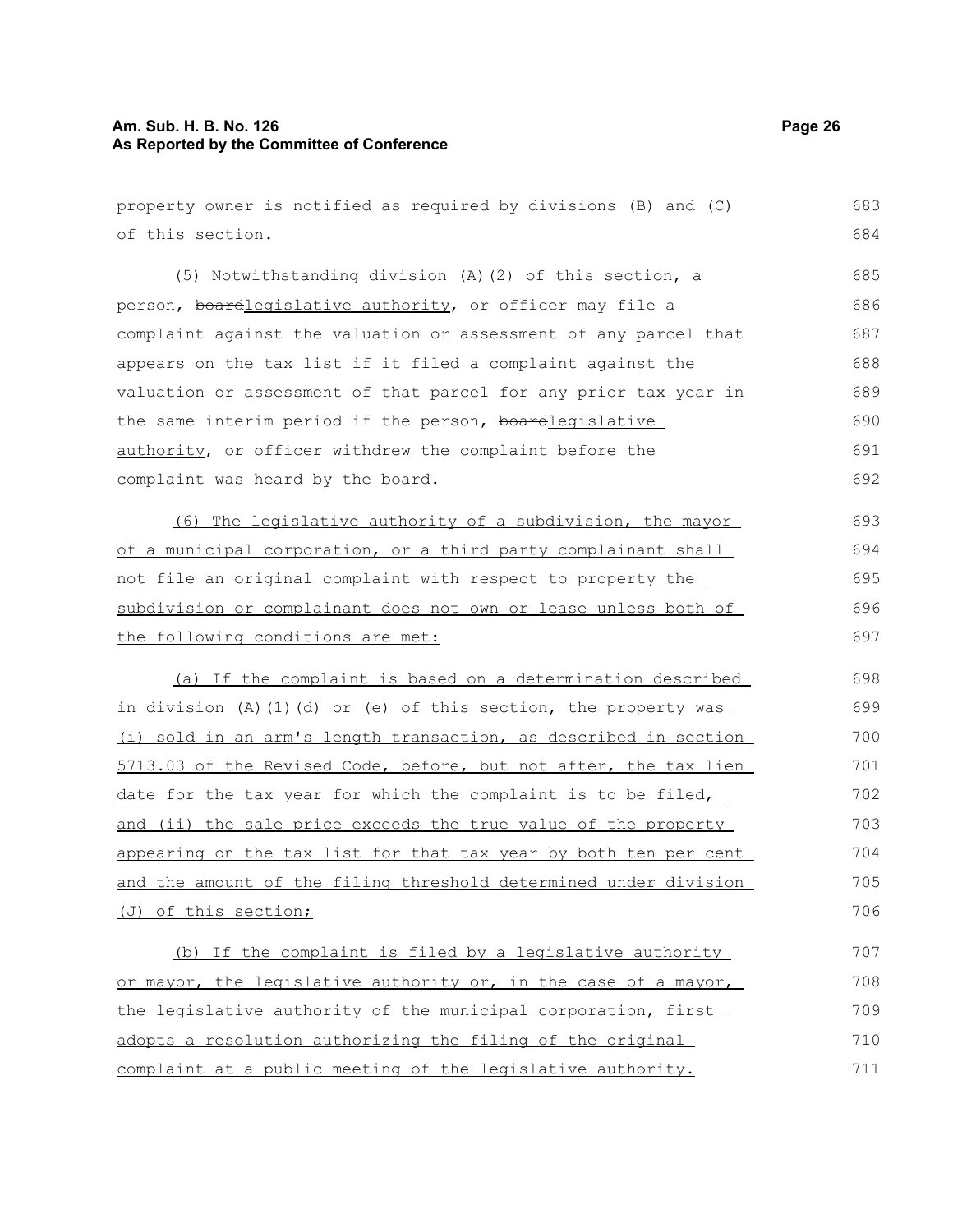## **Am. Sub. H. B. No. 126 Page 27 As Reported by the Committee of Conference**

| (7) A resolution adopted under division (A) (6) (b) of this        | 712 |
|--------------------------------------------------------------------|-----|
| section shall include all of the following information:            | 713 |
| (a) Identification of the parcel or parcels that are the           | 714 |
| subject of the original complaint by street address, if            | 715 |
| available from online records of the county auditor, and by        | 716 |
| permanent parcel number;                                           | 717 |
| (b) The name of at least one of the record owners of the           | 718 |
| parcel or parcels;                                                 | 719 |
| (c) The basis for the complaint under divisions (A) (1) (a)        | 720 |
| to (f) of this section relative to each parcel identified in the   | 721 |
| resolution;                                                        | 722 |
| (d) The tax year for which the complaint will be filed,            | 723 |
| which shall be a year for which a complaint may be timely filed    | 724 |
| under this section at the time of the resolution's adoption.       | 725 |
| A legislative authority shall not adopt a resolution               | 726 |
| required under division (A) (6) (b) of this section that           | 727 |
| identifies more than one parcel under division (A) (7) (a) of this | 728 |
| section, except that a single resolution may identify more than    | 729 |
| one parcel under that division if each parcel has the same         | 730 |
| record owner or the same record owners, as applicable. A           | 731 |
| legislative authority may adopt multiple resolutions required      | 732 |
| under division $(A)$ $(6)$ $(b)$ of this section by a single vote, | 733 |
| provided that the vote is separate from the question of whether    | 734 |
| to adopt any resolution that is not adopted under division (A)     | 735 |
| (6) (b) of this section.                                           | 736 |
| Before adopting a resolution required by division $(A)$ $(6)$      | 737 |
| (b) of this section, the legislative authority shall mail a        | 738 |
| written notice to at least one of the record owners of the         | 739 |
| parcel or parcels identified in the resolution stating the         | 740 |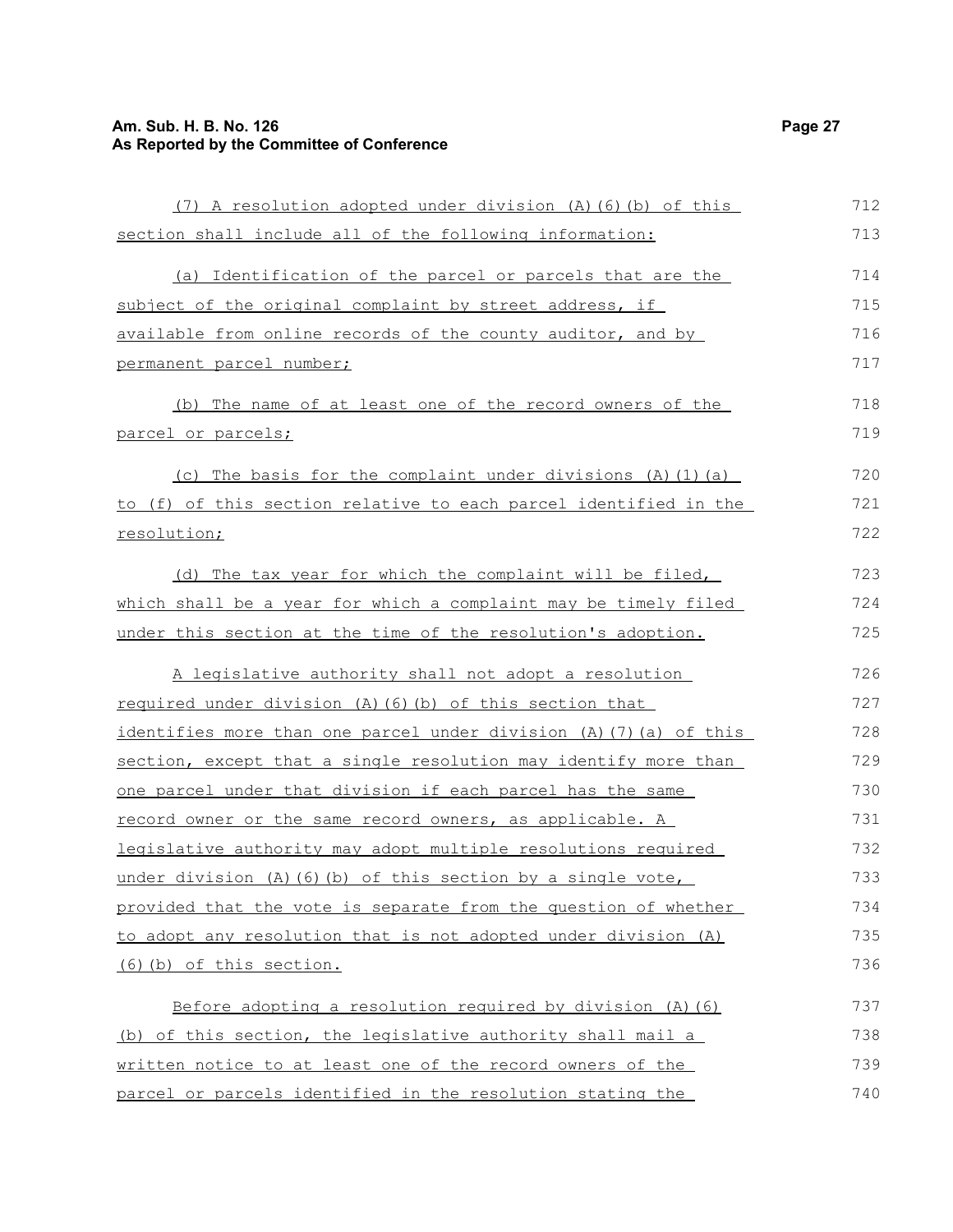## **Am. Sub. H. B. No. 126 Page 28 As Reported by the Committee of Conference**

| intent of the legislative authority in adopting the resolution,        | 741 |
|------------------------------------------------------------------------|-----|
| the proposed date of adoption, and the basis for the complaint         | 742 |
| under divisions (A)(1)(a) to (f) of this section relative to           | 743 |
| <u>each parcel identified in the resolution. The notice shall be </u>  | 744 |
| sent by certified mail to the last known tax-mailing address of        | 745 |
| at least one of the record owners and, if different from that          | 746 |
| tax-mailing address, to the street address of the parcel or            | 747 |
| parcels identified in the resolution. Alternatively, if the            | 748 |
| <u>legislative authority has record of an internet identifier of </u>  | 749 |
| record associated with at least one of the record owners, the          | 750 |
| <u>legislative authority may send the notice by ordinary mail and </u> | 751 |
| <u>by that internet identifier of record. The notice shall be </u>     | 752 |
| postmarked or, if sent by internet identifier of record, sent at       | 753 |
| least seven calendar days before the legislative authority             | 754 |
| adopts the resolution.                                                 | 755 |
| A board of revision has jurisdiction to consider a                     | 756 |
| complaint filed pursuant to a resolution adopted under division        | 757 |
| (A) (6) (b) of this section only if the legislative authority          | 758 |
| <u>notifies the board of revision of the resolution in the manner </u> | 759 |
| prescribed in division (A)(8) of this section. The failure to          | 760 |
| accurately identify the street address or the name of the record       | 761 |
| <u>owners of the parcel in the resolution does not invalidate the </u> | 762 |
| <u>resolution nor is it a cause for dismissal of the complaint.</u>    | 763 |
| (8) A complaint form prescribed by a board of revision or              | 764 |
| the tax commissioner for the purpose of this section shall             | 765 |
| include a box that must be checked, when a legislative authority       | 766 |
| files an original complaint, to indicate that a resolution             | 767 |
| authorizing the complaint was adopted in accordance with               | 768 |
| divisions (A)(6)(b) and (7) of this section and that notice was        | 769 |
| mailed or sent in accordance with division (A)(7) of this              | 770 |
| section before adoption of the resolution to at least one of the       | 771 |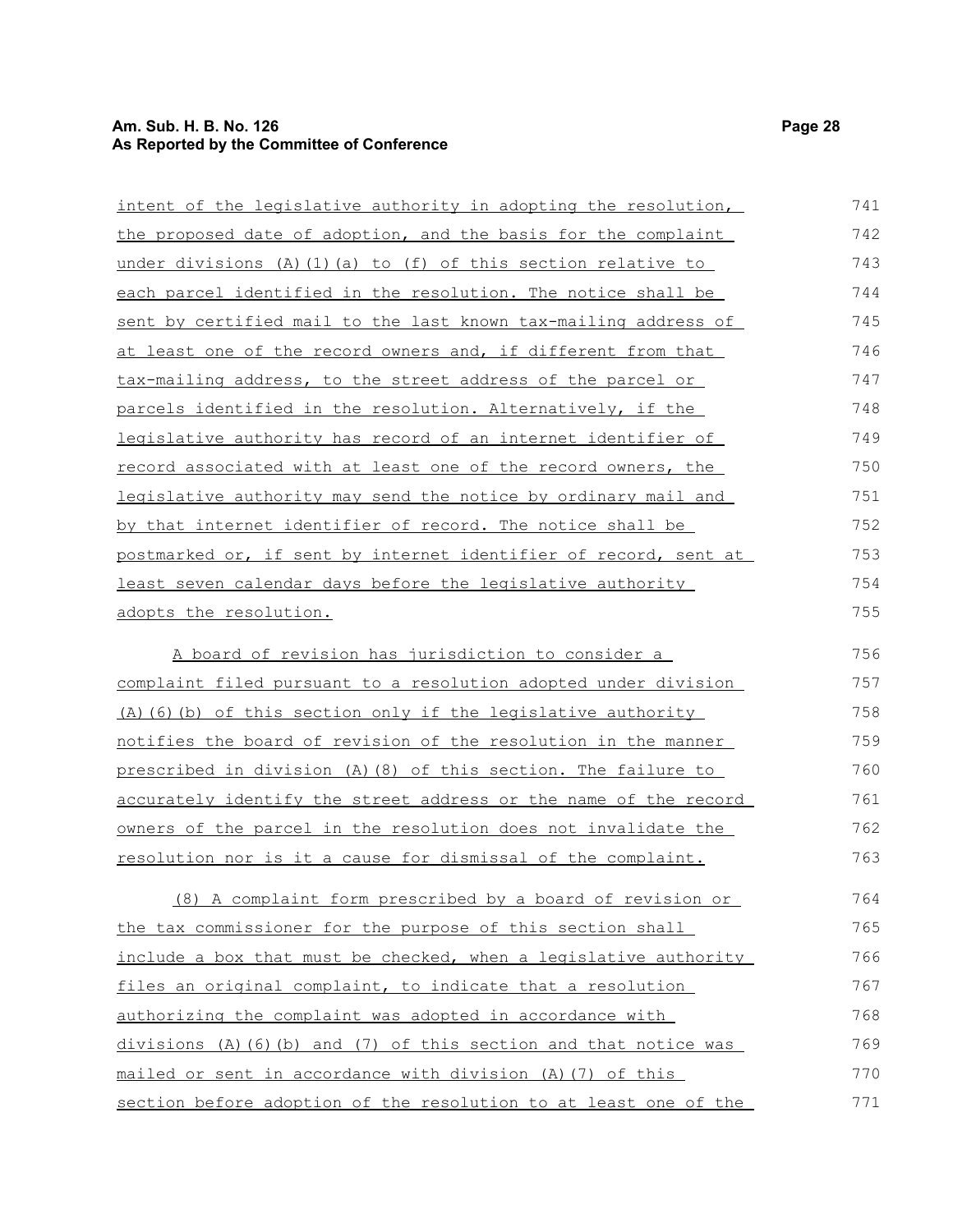#### **Am. Sub. H. B. No. 126 Page 29 As Reported by the Committee of Conference**

record owners of the property that is the subject of the complaint. (B) Within thirty days after the last date such complaints may be filed, the auditor shall give notice of each complaint in which the stated amount of overvaluation, undervaluation, discriminatory valuation, illegal valuation, or incorrect determination is at least seventeen thousand five hundred dollars in taxable value to each property owner whose property is the subject of the complaint, if the complaint was not filed by the owner or the owner's spouse, and to each board ofeducation whose school district may be affected by the complaint. Within thirty days after receiving such notice, a A board of education, subject to this division; a property owner; the owner's spouse; a tenant of the owner, if that tenant would be eligible to file a complaint under division (A) of this section with respect to the property; an individual who is retained by such an owner or tenant and who holds a designation from a professional assessment organization, such as the institute for professionals in taxation, the national council of property taxation, or the international association of assessing officers; a public accountant who holds a permit under section 4701.10 of the Revised Code, a general or residential real estate appraiser licensed or certified under Chapter 4763. of the Revised Code, or a real estate broker licensed under Chapter 4735. of the Revised Code, who is retained by such an owner or tenant; or, if the owner or tenant is a firm, company, association, partnership, limited liability company, corporation, or trust, an officer, a salaried employee, a partner, a member, or trustee of that owner or tenant, may file a complaint counter-complaint in support of or objecting to the amount of alleged overvaluation, undervaluation, discriminatory 772 773 774 775 776 777 778 779 780 781 782 783 784 785 786 787 788 789 790 791 792 793 794 795 796 797 798 799 800 801 802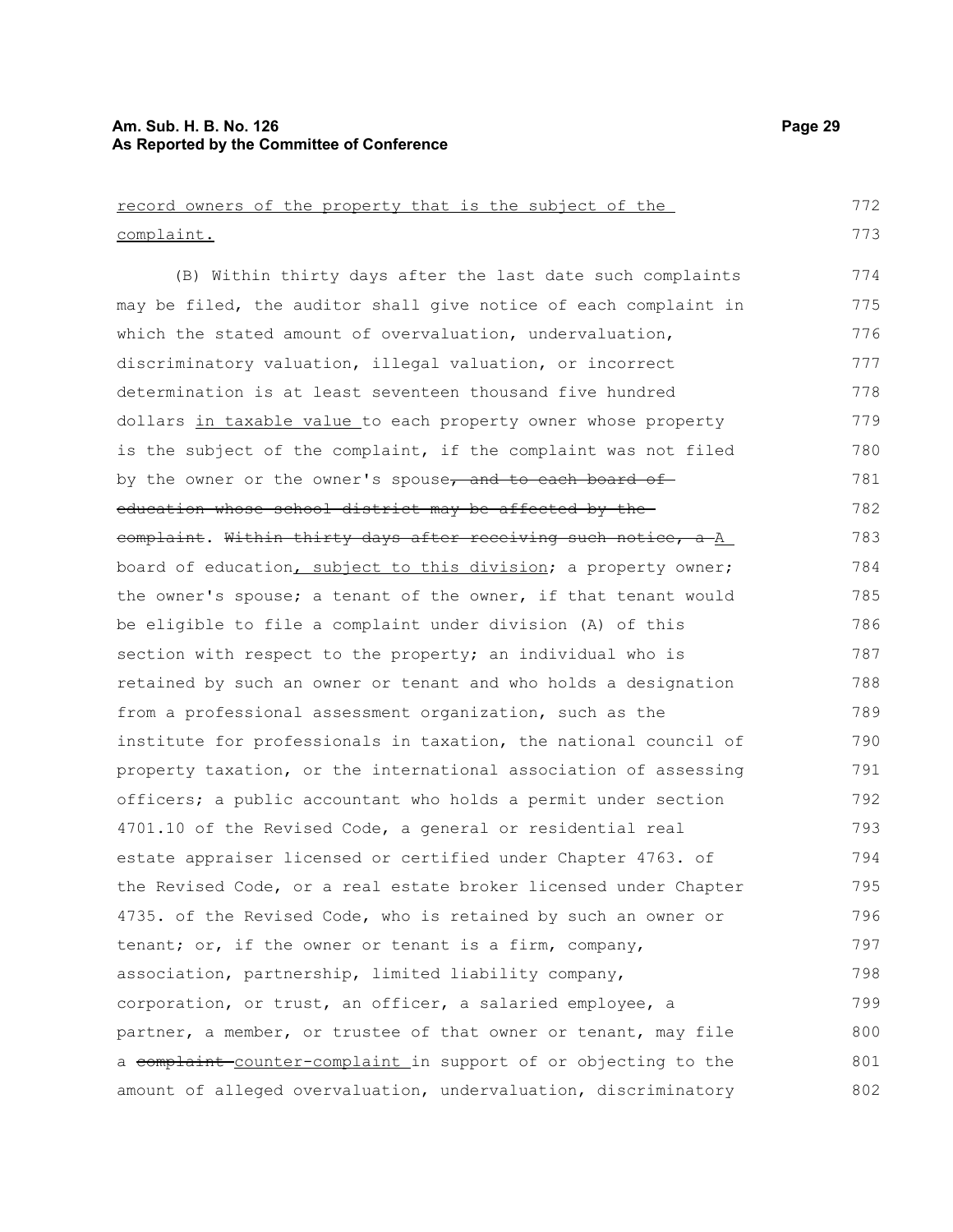#### **Am. Sub. H. B. No. 126 Page 30 As Reported by the Committee of Conference**

valuation, illegal valuation, or incorrect determination stated in a previously filed original complaint or objecting to the current valuation. 803 804 805

A board of education may file a counter-complaint only if the original complaint states an amount of overvaluation, undervaluation, discriminatory valuation, illegal valuation, or incorrect determination of at least seventeen thousand five hundred dollars in taxable value. The board shall file the counter-complaint within thirty days after the original complaint is filed, and any other person shall file the countercomplaint within thirty days after receiving the notice required under this division. Upon-806 807 808 809 810 811 812 813 814

Upon the filing of a complaint under this divisioncountercomplaint, the board of education, property owner, or tenant shall be made a party to the action.

(C) Each board of revision shall notify any complainant and counter-complainant, and also the property owner, if the property owner's address is known, when a and the complaint is filed by one other than the property owner, not less than ten days prior to the hearing, either by certified mail or, if the board has record of an internet identifier of record associated with the owner, by ordinary mail and by that internet identifier of record of the time and place the same will be heard. The board of revision shall hear and render its decision on  $a$ -an original complaint within one hundred eighty days after the last day such a complaint may be filed with the board under division (A)(1) of this section or, if a  $\epsilon$  complaint counter-complaint is filed within thirty days after receiving notice from the auditor as provided in division (B) of this section, within one hundred eighty days after such filing. If the original complaint is 818 819 820 821 822 823 824 825 826 827 828 829 830 831 832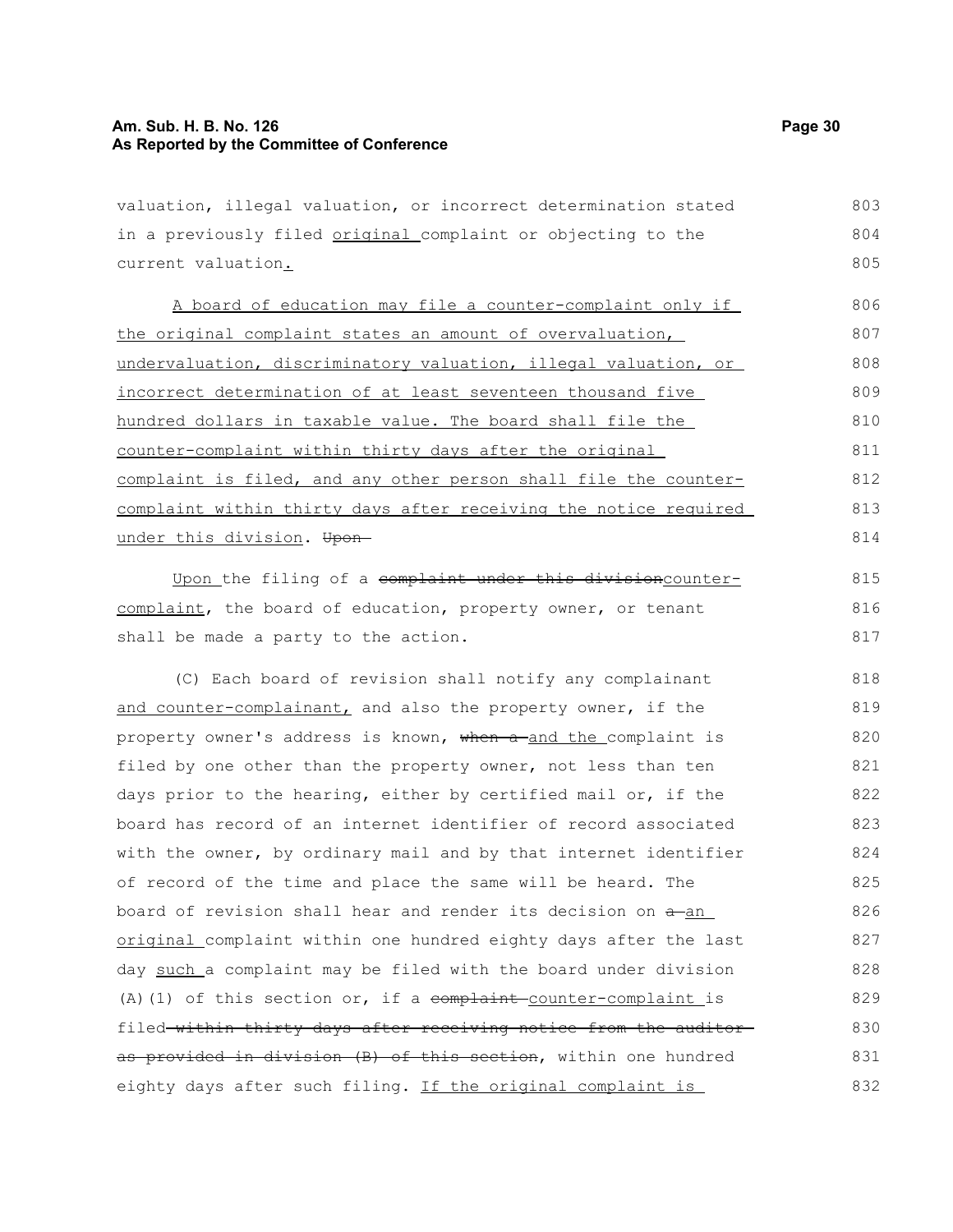## **Am. Sub. H. B. No. 126 Page 31 As Reported by the Committee of Conference**

| filed by the legislative authority of a subdivision, the mayor          | 833 |
|-------------------------------------------------------------------------|-----|
| of a municipal corporation with territory in the county, or a           | 834 |
| third party complainant, and if the board of revision has not           | 835 |
| <u>rendered its decision on the complaint within one year after the</u> | 836 |
| date the complaint was filed, the board is without jurisdiction         | 837 |
| to hear, and shall dismiss, the complaint.                              | 838 |
| (D) The determination of any such original complaint or                 | 839 |
| counter-complaint shall relate back to the date when the lien           | 840 |
| for taxes or recoupment charges for the current year attached or        | 841 |
| the date as of which liability for such year was determined.            | 842 |
| Liability for taxes and recoupment charges for such year and            | 843 |
| each succeeding year until the complaint is finally determined          | 844 |
| and for any penalty and interest for nonpayment thereof within          | 845 |
| the time required by law shall be based upon the determination,         | 846 |
| valuation, or assessment as finally determined. Each complaint          | 847 |
| shall state the amount of overvaluation, undervaluation,                | 848 |
| discriminatory valuation, illegal valuation, or incorrect               | 849 |
| classification or determination upon which the complaint is             | 850 |
| based. The treasurer shall accept any amount tendered as taxes          | 851 |
| or recoupment charge upon property concerning which a complaint         | 852 |
| is then pending, computed upon the claimed valuation as set             | 853 |
| forth in the complaint. If a Unless dismissal is required under         | 854 |
| division (C) of this section, if an original_complaint_or_              | 855 |
| counter-complaint filed under this section-for the current year         | 856 |
| is not determined by the board within the time prescribed for           | 857 |
| such determination, the complaint and any proceedings in                | 858 |
| relation thereto shall be continued by the board as a valid             | 859 |
| complaint for any ensuing year until such that original                 | 860 |
| complaint or counter-complaint is finally determined by the             | 861 |
| board or upon any appeal from a decision of the board. In such          | 862 |
| case, the original complaint and counter-complaint shall                | 863 |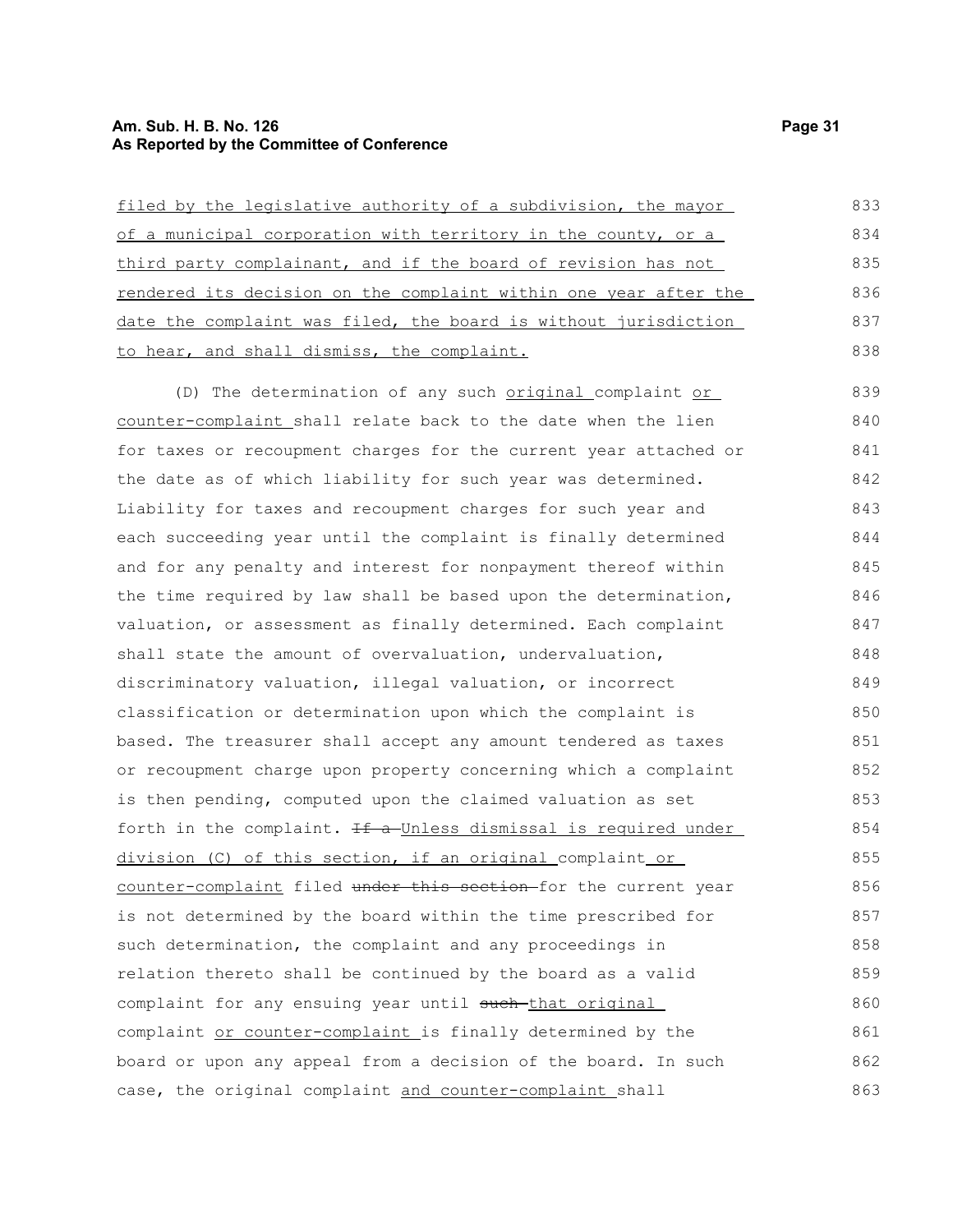#### **Am. Sub. H. B. No. 126 Page 32 As Reported by the Committee of Conference**

continue in effect without further filing by the original taxpayer, the original taxpayer's assignee, or any other person or entity authorized to file a complaint under this section. 864 865 866

(E) If a taxpayer files a complaint as to the classification, valuation, assessment, or any determination affecting the taxpayer's own property and tenders less than the full amount of taxes or recoupment charges as finally determined, an interest charge shall accrue as follows: 867 868 869 870 871

(1) If the amount finally determined is less than the amount billed but more than the amount tendered, the taxpayer shall pay interest at the rate per annum prescribed by section 5703.47 of the Revised Code, computed from the date that the taxes were due on the difference between the amount finally determined and the amount tendered. This interest charge shall be in lieu of any penalty or interest charge under section 323.121 of the Revised Code unless the taxpayer failed to file a complaint and tender an amount as taxes or recoupment charges within the time required by this section, in which case section 323.121 of the Revised Code applies. 872 873 874 875 876 877 878 879 880 881 882

(2) If the amount of taxes finally determined is equal to or greater than the amount billed and more than the amount tendered, the taxpayer shall pay interest at the rate prescribed by section 5703.47 of the Revised Code from the date the taxes were due on the difference between the amount finally determined and the amount tendered, such interest to be in lieu of any interest charge but in addition to any penalty prescribed by section 323.121 of the Revised Code. 883 884 885 886 887 888 889 890

(F) Upon request of a complainant, the tax commissioner shall determine the common level of assessment of real property in the county for the year stated in the request that is not 891 892 893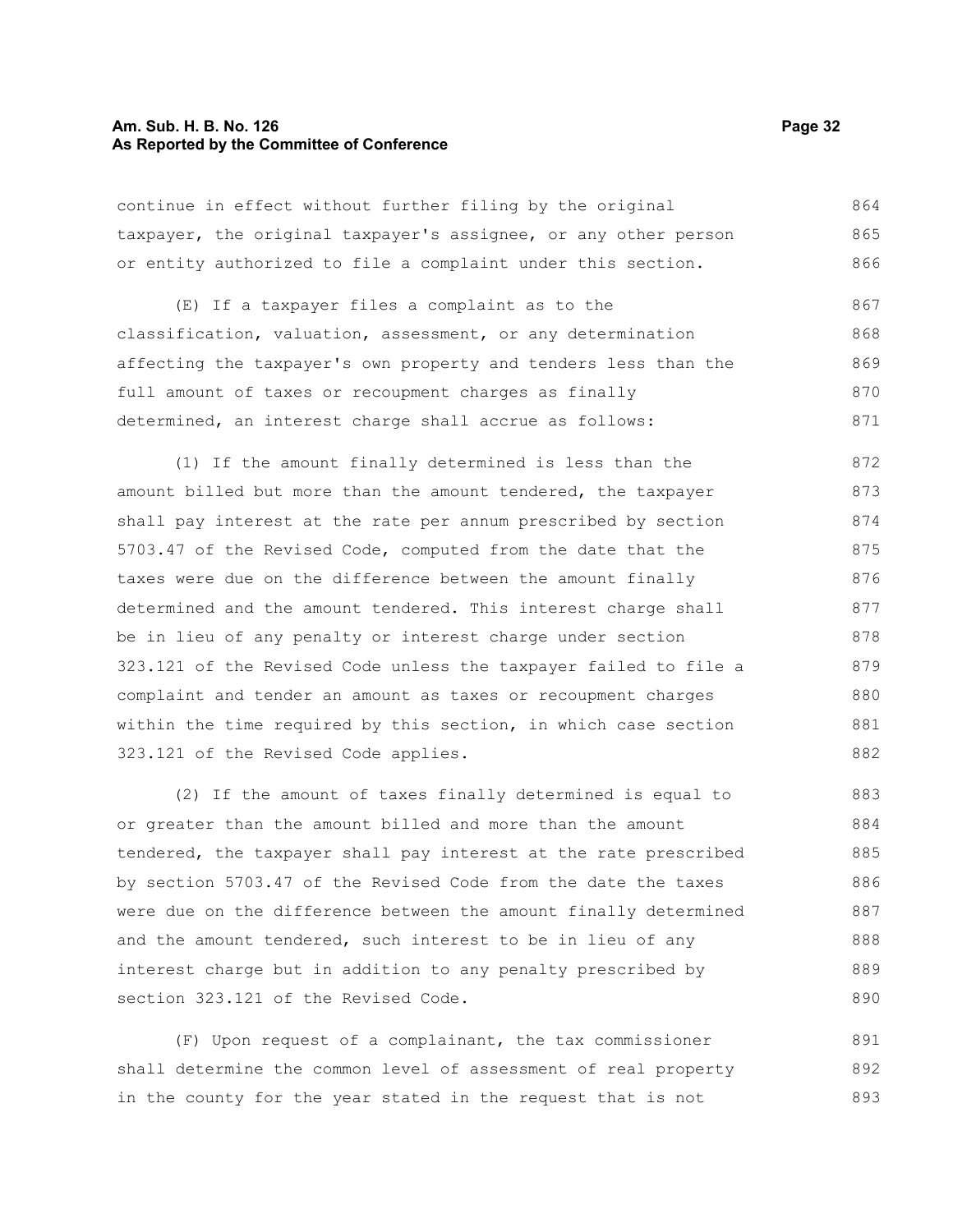#### **Am. Sub. H. B. No. 126 Page 33 As Reported by the Committee of Conference**

valued under section 5713.31 of the Revised Code, which common level of assessment shall be expressed as a percentage of true value and the common level of assessment of lands valued under such section, which common level of assessment shall also be expressed as a percentage of the current agricultural use value of such lands. Such determination shall be made on the basis of the most recent available sales ratio studies of the commissioner and such other factual data as the commissioner deems pertinent. 894 895 896 897 898 899 900 901 902

(G) A complainant shall provide to the board of revision all information or evidence within the complainant's knowledge or possession that affects the real property that is the subject of the complaint. A complainant who fails to provide such information or evidence is precluded from introducing it on appeal to the board of tax appeals or the court of common pleas, except that the board of tax appeals or court may admit and consider the evidence if the complainant shows good cause for the complainant's failure to provide the information or evidence to the board of revision. 903 904 905 906 907 908 909 910 911 912

(H) In case of the pendency of any proceeding in court based upon an alleged excessive, discriminatory, or illegal valuation or incorrect classification or determination, the taxpayer may tender to the treasurer an amount as taxes upon property computed upon the claimed valuation as set forth in the complaint to the court. The treasurer may accept the tender. If the tender is not accepted, no penalty shall be assessed because of the nonpayment of the full taxes assessed. 913 914 915 916 917 918 919 920

(I) A legislative authority may not enter into a private payment agreement with respect to any complaint filed or contemplated under this section or section 5715.13 of the 921 922 923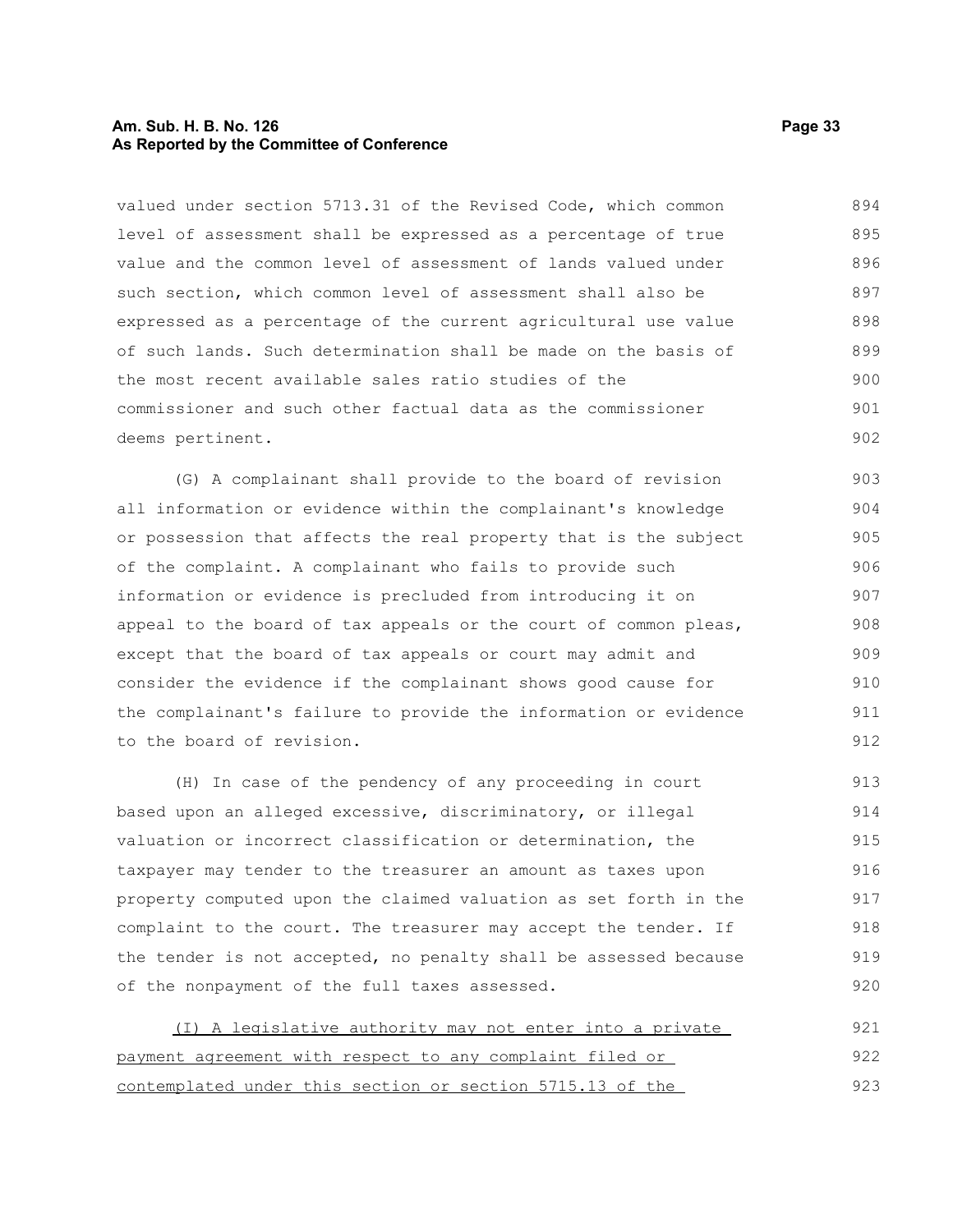## **Am. Sub. H. B. No. 126 Page 34 As Reported by the Committee of Conference**

| Revised Code, and any such agreement is void and unenforceable.  | 924 |
|------------------------------------------------------------------|-----|
| As used in this division, "private payment agreement" means any  | 925 |
| type of agreement in which a property owner, a tenant authorized | 926 |
| to file a complaint under division (A) of this section, or any   | 927 |
| person acting on behalf of a property owner or such a tenant     | 928 |
| agrees to make one or more payments to a subdivision in exchange | 929 |
| for the legislative authority of that subdivision doing any of   | 930 |
| the following:                                                   | 931 |
| (1) Refraining from filing a complaint or counter-               | 932 |
| complaint under this section;                                    | 933 |
| (2) Dismissing a complaint or counter-complaint filed by         | 934 |
| the legislative authority under this section;                    | 935 |
| (3) Resolving a claim under this section by settlement           | 936 |
| agreement.                                                       | 937 |
| A "private payment agreement" does not include any               | 938 |
| agreement to resolve a claim under this section pursuant to      | 939 |
| which an agreed-upon valuation for the property that is the      | 940 |
| subject of the claim is approved by the county auditor and       | 941 |
| reflected on the tax list, provided that agreement does not      | 942 |
| require any payments described in this division.                 | 943 |
| (J) For the purpose of division (A) (6) (b) of this section,     | 944 |
| the filing threshold for tax year 2022 equals five hundred       | 945 |
| thousand dollars. For tax year 2023 and each tax year            | 946 |
| thereafter, the tax commissioner shall adjust the filing         | 947 |
| threshold used in that division by completing the following      | 948 |
| calculations in September of each year:                          | 949 |
| (a) Determine the percentage increase in the gross               | 950 |
| domestic product deflator determined by the bureau of economic   | 951 |
| analysis of the United States department of commerce from the    | 952 |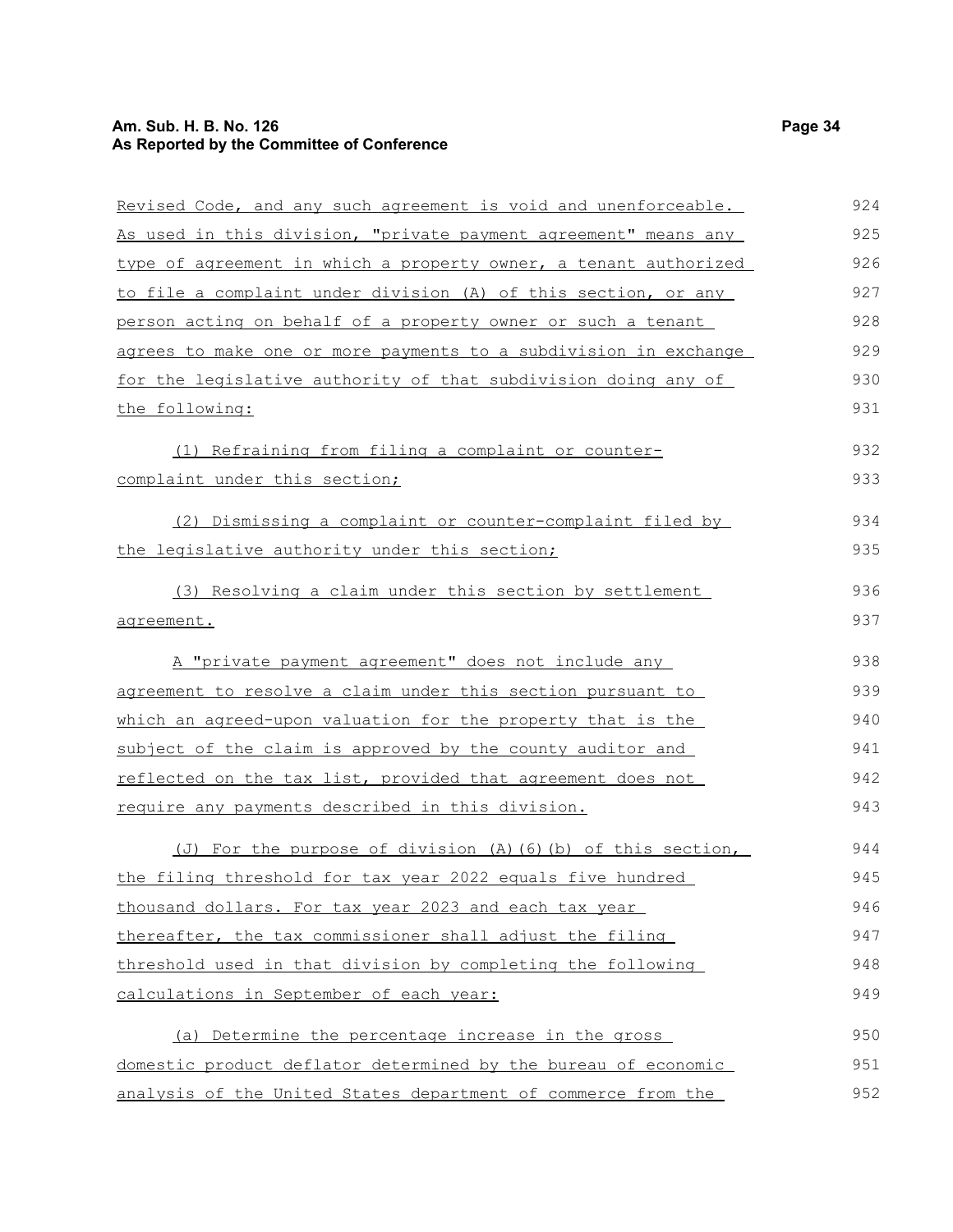## **Am. Sub. H. B. No. 126 Page 35 As Reported by the Committee of Conference**

| first day of January of the preceding year to the last day of    | 953 |
|------------------------------------------------------------------|-----|
| December of the preceding year;                                  | 954 |
| (b) Multiply that percentage increase by the filing              | 955 |
| threshold for the current year;                                  | 956 |
| (c) Add the resulting product to the filing threshold for        | 957 |
| the current year;                                                | 958 |
| (d) Round the resulting sum to the nearest multiple of one       | 959 |
| thousand dollars.                                                | 960 |
| The commissioner shall certify the amount resulting from         | 961 |
| the adjustment to each county auditor not later than the first   | 962 |
| day of October each year. The certified amount applies to        | 963 |
| complaints filed for the tax year in which the amount is         | 964 |
| certified. The commissioner shall not make the adjustment for    | 965 |
| any tax year in which the amount resulting from the adjustment   | 966 |
| would be less than the filing threshold for the current tax      | 967 |
| year.                                                            | 968 |
| Sec. 5717.01. An appeal from a decision of a county board        | 969 |
| of revision may be taken to the board of tax appeals within      | 970 |
| thirty days after notice of the decision of the county board of  | 971 |
| revision is mailed as provided in division (A) of section        | 972 |
| 5715.20 of the Revised Code. Such an appeal may be taken by the  | 973 |
| county auditor, the tax commissioner, or any board, legislative  | 974 |
| authority, public official, or taxpayer authorized by section    | 975 |
| 5715.19 of the Revised Code to file complaints against           | 976 |
| valuations or assessments with the auditor, except that a        | 977 |
| subdivision that files an original complaint or counter-         | 978 |
| complaint under that section with respect to property the        | 979 |
| subdivision does not own or lease may not appeal the decision of | 980 |
| the board of revision with respect to that original complaint or | 981 |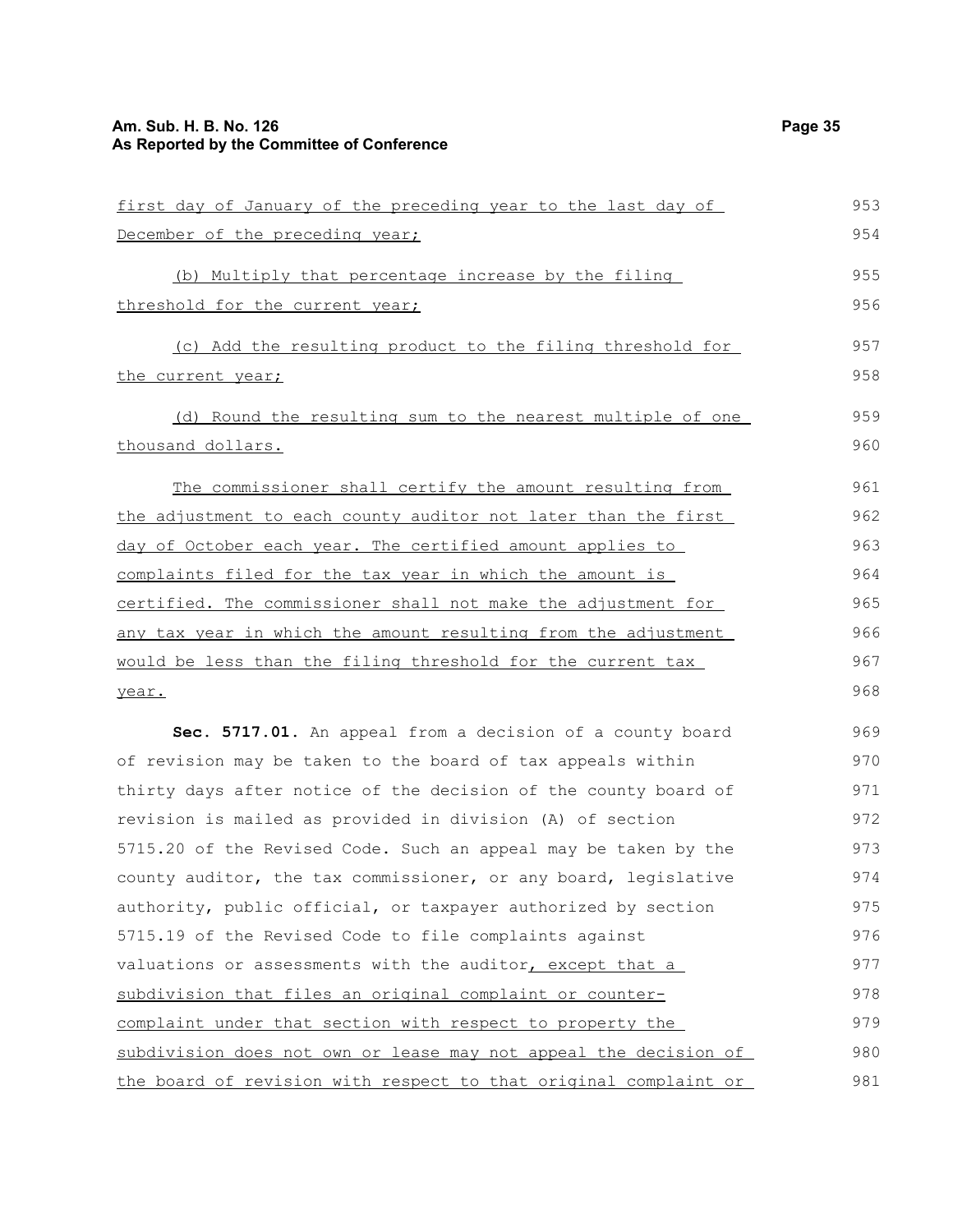#### **Am. Sub. H. B. No. 126 Page 36 As Reported by the Committee of Conference**

counter-complaint. Such appeal shall be taken by the filing of a notice of appeal, in person or by certified mail, express mail, facsimile transmission, electronic transmission, or by authorized delivery service, with the board of tax appeals and with the county board of revision. If notice of appeal is filed by certified mail, express mail, or authorized delivery service as provided in section 5703.056 of the Revised Code, the date of the United States postmark placed on the sender's receipt by the postal service or the date of receipt recorded by the authorized delivery service shall be treated as the date of filing. If notice of appeal is filed by facsimile transmission or electronic transmission, the date and time the notice is received by the board shall be the date and time reflected on a timestamp provided by the board's electronic system, and the appeal shall be considered filed with the board on the date reflected on that timestamp. Any timestamp provided by another computer system or electronic submission device shall not affect the time and date the notice is received by the board. Upon receipt of such notice of appeal such county board of revision shall notify all persons thereof who were parties to the proceeding before such county board of revision by either certified mail or, if the board has record of an internet identifier of record associated with such a person, by ordinary mail and by that internet identifier of record, and shall file proof of such notice or, in the case of ordinary mail, an affidavit attesting that the board sent the notice with the board of tax appeals. The county board of revision shall thereupon certify to the board of tax appeals a transcript of the record of the proceedings of the county board of revision pertaining to the original complaint, and all evidence offered in connection therewith. Such appeal may be heard by the board of tax appeals at its offices in Columbus or in the county where 982 983 984 985 986 987 988 989 990 991 992 993 994 995 996 997 998 999 1000 1001 1002 1003 1004 1005 1006 1007 1008 1009 1010 1011 1012 1013